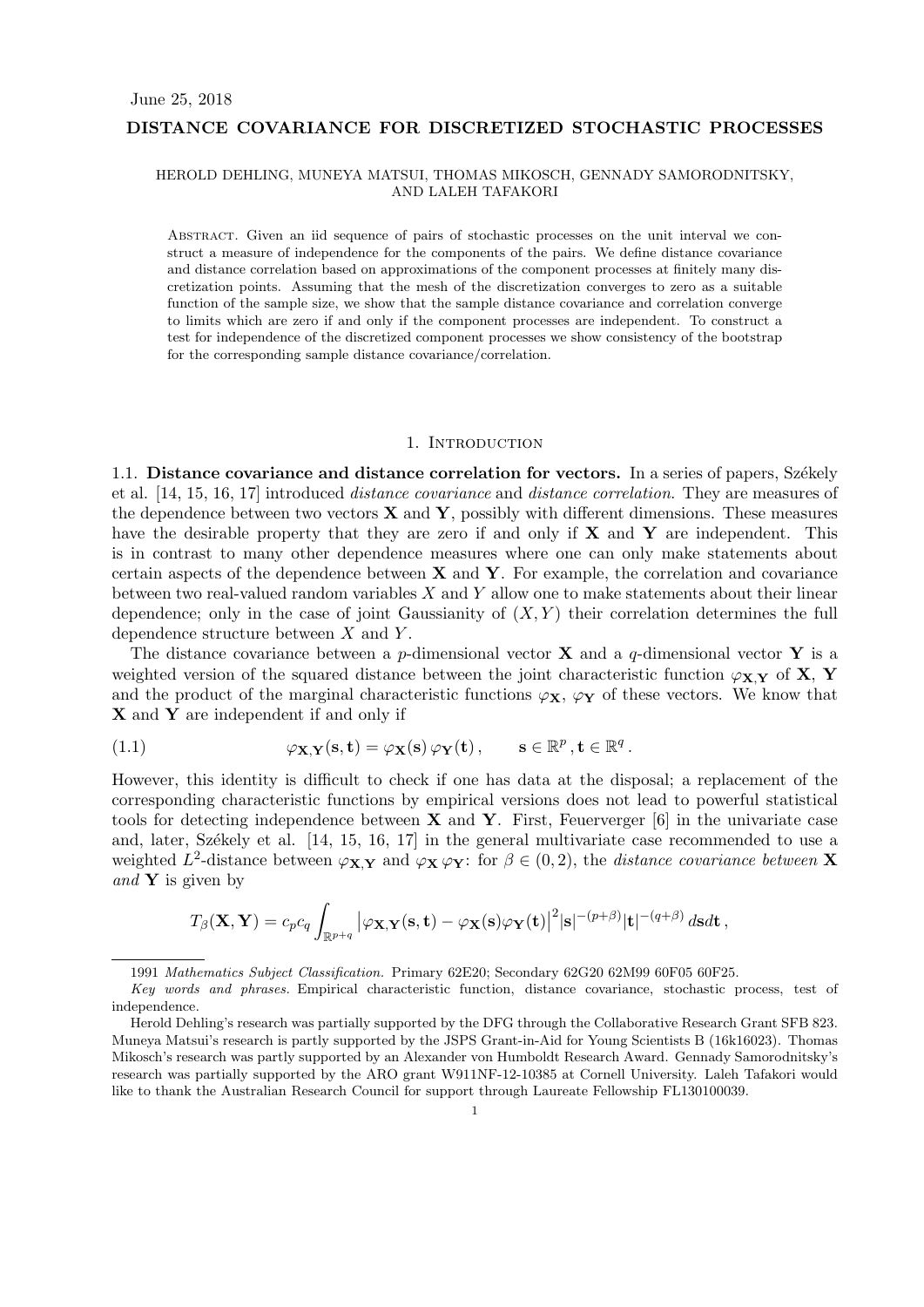where the constants  $c_d$  for  $d \geq 1$  are chosen such that

$$
c_d \int_{\mathbb{R}^d} (1 - \cos(\mathbf{s}'\mathbf{x})) |\mathbf{x}|^{-(d+\beta)} d\mathbf{x} = |\mathbf{s}|^{\beta}.
$$

Here and in what follows we suppress the dependence of the Euclidean norm  $\vert \cdot \vert$  on the dimension; it will always be clear from the context what the dimension is. The quantity  $T_\beta(\mathbf{X}, \mathbf{Y})$  is finite under suitable moment conditions on **X***,* **Y**. The corresponding *distance correlation* is given by

$$
R_{\beta}(\mathbf{X}, \mathbf{Y}) = \frac{T_{\beta}(\mathbf{X}, \mathbf{Y})}{\sqrt{T_{\beta}(\mathbf{X}, \mathbf{X})} \sqrt{T_{\beta}(\mathbf{Y}, \mathbf{Y})}}\,.
$$

An advantage of choosing the particular weight function  $|\mathbf{s}|^{-(p+\beta)}|\mathbf{t}|^{-(q+\beta)}$  is that the distance covariance has an explicit form: for iid copies  $(\mathbf{X}_i, \mathbf{Y}_i)$ ,  $i = 1, 2, \ldots$ , of  $(\mathbf{X}, \mathbf{Y})$  we have

(1.2) 
$$
T_{\beta}(\mathbf{X}, \mathbf{Y}) = \mathbb{E}[\|\mathbf{X}_1 - \mathbf{X}_2|^{\beta}|\mathbf{Y}_1 - \mathbf{Y}_2|^{\beta}] + \mathbb{E}[\|\mathbf{X}_1 - \mathbf{X}_2|^{\beta}]\mathbb{E}[\|\mathbf{Y}_1 - \mathbf{Y}_2|^{\beta}] - 2\mathbb{E}[\|\mathbf{X}_1 - \mathbf{X}_2|^{\beta}|\mathbf{Y}_1 - \mathbf{Y}_3|^{\beta}].
$$

The weight function ensures that  $T_{\beta}(c\mathbf{X}, c\mathbf{Y}) = c^{2\beta}T_{\beta}(\mathbf{X}, \mathbf{Y})$  for any constant c, hence  $R_{\beta}(c\mathbf{X}, c\mathbf{Y})$ does not depend on *c*, i.e., the distance correlation is scale invariant. A corresponding theory can be built on non-homogeneous kernels as well; see the discussion and references in Davis et al. [4] who consider auto- and cross-distance correlation functions for time series.

It is clear from the construction that  $T_\beta(\mathbf{X}, \mathbf{Y}) = R_\beta(\mathbf{X}, \mathbf{Y}) = 0$  if and only if (1.1) holds. This observation motivates the construction of sample versions of  $T_\beta(\mathbf{X}, \mathbf{Y})$  and  $R_\beta(\mathbf{X}, \mathbf{Y})$  and one hopes that these have properties similar to their deterministic counterparts. In particular, one would like to test independence between **X** and **Y**.

Replacing the characteristic functions in  $T_\beta(\mathbf{X}, \mathbf{Y})$  and  $R_\beta(\mathbf{X}, \mathbf{Y})$  by their sample analogs and taking into account (1.2), we obtain the sample versions of  $T_\beta(\mathbf{X}, \mathbf{Y})$  and  $R_\beta(\mathbf{X}, \mathbf{Y})$ :

$$
T_{n,\beta}(\mathbf{X}, \mathbf{Y}) = \frac{1}{n^2} \sum_{k,l=1}^n |\mathbf{X}_k - \mathbf{X}_l|^{\beta} |\mathbf{Y}_k - \mathbf{Y}_l|^{\beta} + \frac{1}{n^2} \sum_{k,l=1}^n |\mathbf{X}_k - \mathbf{X}_l|^{\beta} \frac{1}{n^2} \sum_{k,l=1}^n |\mathbf{Y}_k - \mathbf{Y}_l|^{\beta}
$$
  

$$
-2 \frac{1}{n^3} \sum_{k,l,m=1}^n |\mathbf{X}_k - \mathbf{X}_l|^{\beta} |\mathbf{Y}_k - \mathbf{Y}_m|^{\beta},
$$
  

$$
R_{n,\beta}(\mathbf{X}, \mathbf{Y}) = \frac{T_{n,\beta}(\mathbf{X}, \mathbf{Y})}{\sqrt{T_{n,\beta}(\mathbf{X}, \mathbf{X})} \sqrt{T_{n,\beta}(\mathbf{Y}, \mathbf{Y})}}.
$$

The quantity  $T_{n,\beta}(\mathbf{X},\mathbf{Y})$  is a *V*-statistic; cf. Székely et al. [14], Lyons [9]. Therefore standard theory yields a.s. consistency,

$$
T_{n,\beta}(\mathbf{X}, \mathbf{Y}) \stackrel{\text{a.s.}}{\rightarrow} T_{\beta}(\mathbf{X}, \mathbf{Y}), \qquad n \to \infty,
$$

under suitable moment conditions; see Hoffmann–Jørgensen [7], Serfling [18]. If **X** and **Y** are independent the *V*-statistic  $T_{n,\beta}(\mathbf{X}, \mathbf{Y})$  is degenerate of order 1. Under suitable moment conditions, one also has the weak convergence of  $n T_{n,\beta}(\mathbf{X}, \mathbf{Y})$  to a weighted sum of iid  $\chi^2$ -variables; see Serfling [18], Lyons [9], Arcones and Giné [1]. Moreover, *V*-statistics theory also ensures that  $T_{n,\beta}(\mathbf{X}, \mathbf{X}) \stackrel{\text{a.s.}}{\rightarrow} T_{\beta}(\mathbf{X}, \mathbf{X})$  and  $T_{n,\beta}(\mathbf{Y}, \mathbf{Y}) \stackrel{\text{a.s.}}{\rightarrow} T_{\beta}(\mathbf{Y}, \mathbf{Y})$ . Hence  $R_{n,\beta}(\mathbf{X}, \mathbf{Y})$  is an a.s. consistent estimator of  $R_\beta(\mathbf{X}, \mathbf{Y})$  and, modulo a change of scale,  $nR_{n,\beta}(\mathbf{X}, \mathbf{Y})$  has the same weak limit as *Tn,β*(**X***,* **Y**).

1.2. **Distance covariance and distance correlation for stochastic processes.** Székely and Rizzo [16] considered the situation when **X** and **Y** are independent and have iid components, *n* is fixed,  $p = q \rightarrow \infty$ . Under these conditions,  $R_{n,\beta}(\mathbf{X}, \mathbf{Y})$  converges to 1. In this way, they justified the empirical observation that  $R_{n,\beta}(\mathbf{X}, \mathbf{Y})$  is close to 1 if *p, q* are large relative to *n*.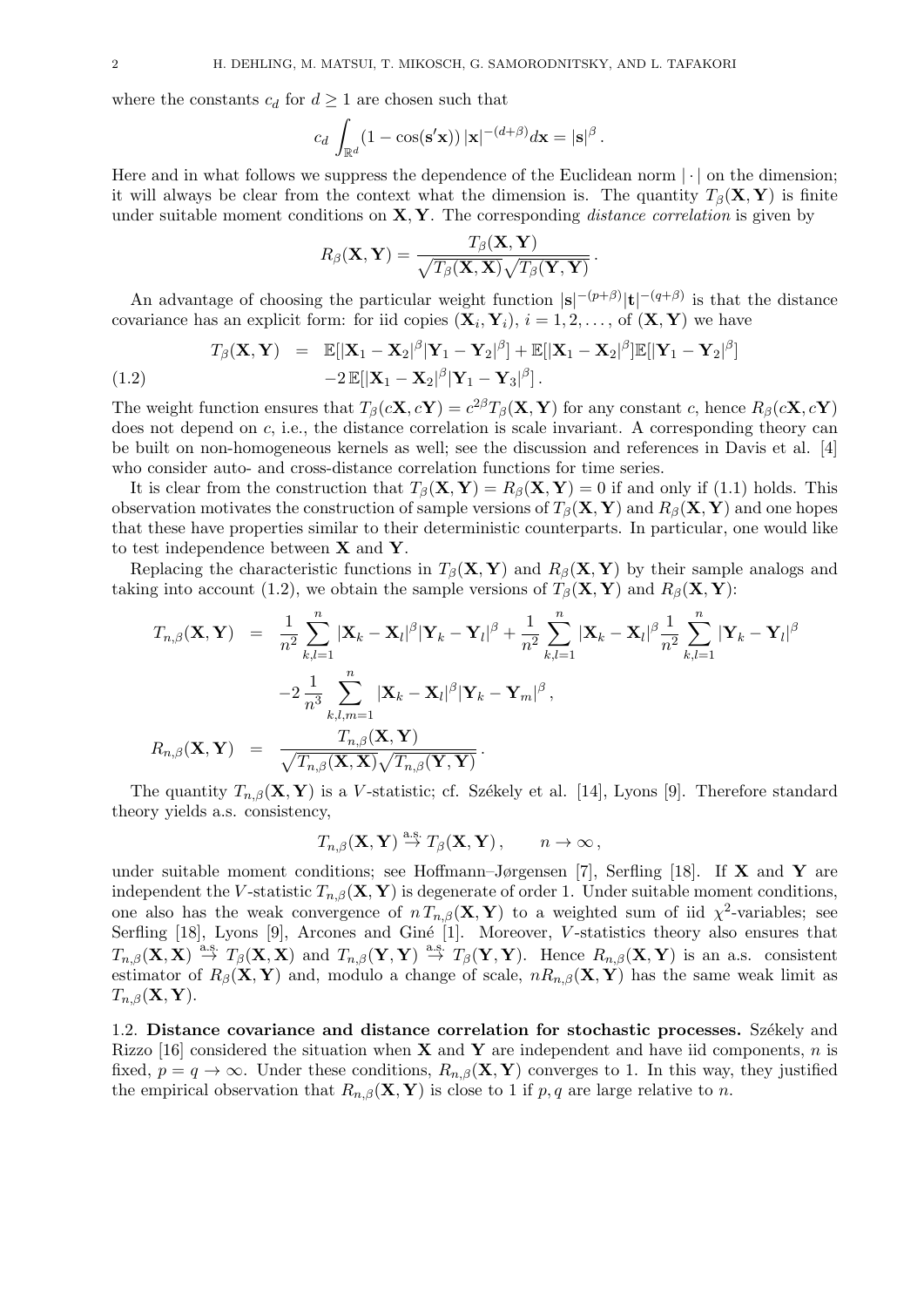Matsui et al. [8] considered a version of the distance covariance for stochastic processes *X, Y* on [0*,* 1], where it was assumed that the two processes are observed at a Poisson number of points in [0*,* 1]. Via simulations the resulting estimator was compared with the distance correlation  $R_{n,\beta}(\mathbf{X}, \mathbf{Y})$  where the components of the iid vectors  $(\mathbf{X}_i, \mathbf{Y}_i)$  consist of a Poisson number of the discretizations of  $(X_i, Y_i)$ , respectively. Both types of estimators exhibited a similar behavior for independent *X* and *Y*, approaching zero for moderate sizes  $n, p, q$ . A possible explanation for this phenomenon is that  $[8]$  and  $[16]$  worked under quite distinct conditions. Székely and Rizzo  $[16]$ considered vectors **X** and **Y** with iid components whose dimensions increase to infinity for a fixed sample size *n*. In [8], **X** and **Y** can be understood as vectors of discretizations of genuine stochastic processes  $X, Y$  on [0,1], such as Brownian motion, fractional Brownian motion, Lévy processes, etc. In these cases, the components of  $\mathbf{X}_i$  and  $\mathbf{Y}_i$  are dependent.

In this paper, we again take up the theme of [16] and [8]. We consider two processes *X* and *Y* on [0*,* 1], which we assume to be stochastically continuous, measurable and bounded. In contrast to [8],

• we consider discretizations of these processes at a partition  $0 = t_0 < t_1 < \cdots < t_p = 1$  of [0, 1], assuming that  $p = p_n \to \infty$  as  $n \to \infty$  and the mesh satisfies

$$
\delta_n = \max_{i=1,\dots,p} (t_i - t_{i-1}) \to 0, \qquad n \to \infty,
$$

• we normalize the points 
$$
X(t_i)
$$
 and  $Y(t_i)$  by  $\sqrt{t_i - t_{i-1}}$ .

In the sequel, we suppress the dependence of p on n. It will be convenient to write for any partition  $(t_i)$  and a process  $Z$  on  $[0, 1]$ ,

$$
\Delta_i = (t_{i-1}, t_i], |\Delta_i| = t_i - t_{i-1}, \quad i = 1, \dots, p, \quad \Delta Z(s, t) = Z(t) - Z(s), s < t.
$$

We consider a vector of weighted discretizations

(1.3) 
$$
\mathbf{Z}_p = (|\Delta_1|^{1/2} Z(t_1), \dots, |\Delta_p|^{1/2} Z(t_p)),
$$

and define

$$
Z^{(p)}(t) = \sum_{i=1}^{p} Z(t_i) \mathbf{1}(t \in \Delta_i), \qquad t \in [0, 1].
$$

For stochastically continuous, measurable and bounded processes *Z* and *Z ′* we have

$$
|\mathbf{Z}_p - \mathbf{Z}'_p|^2 = \sum_{i=1}^p (Z(t_i) - Z'(t_i))^2 |\Delta_i| = ||Z^{(p)} - (Z')^{(p)}||_2^2
$$
  
 
$$
\rightarrow \int_0^1 (Z(t) - Z'(t))^2 dt = ||Z - Z'||_2^2, \quad p \rightarrow \infty,
$$

in probability, where  $\|\xi\|_2$  denotes the  $L^2$ -norm of a process  $\xi$  on [0, 1].

For  $\beta \in (0, 2]$ , we introduce a stochastic process analog  $T_{\beta}(X, Y)$  of  $T_{\beta}(\mathbf{X}, \mathbf{Y})$  from (1.2). Consider an iid sequence  $(X_i, Y_i)$ ,  $i = 1, 2, \ldots$ , of processes  $X_i, Y_i$  on [0, 1] with generic element  $(X, Y)$ which is also stochastically continuous, measurable and bounded. Define

$$
T_{\beta}(X,Y) = \mathbb{E}\big[\|X_1 - X_2\|_2^{\beta} \|Y_1 - Y_2\|_2^{\beta}\big] + \mathbb{E}\big[\|X_1 - X_2\|_2^{\beta}\big] \mathbb{E}\big[\|Y_1 - Y_2\|_2^{\beta}\big] - 2\mathbb{E}\big[\|X_1 - X_2\|_2^{\beta} \|Y_1 - Y_3\|_2^{\beta}\big],
$$
\n(1.4)

where we assume that all moments involved are finite. Of course,  $T_\beta(X, Y) = 0$  for independent *X, Y* . The converse is not obvious; we prove it in Section 4.

The sample analog of  $T_\beta(X, Y)$  is given by

$$
T_{n,\beta}(X,Y) = \frac{1}{n^2} \sum_{k,l=1}^n \|X_k - X_l\|_2^{\beta} \|Y_k - Y_l\|_2^{\beta} + \frac{1}{n^2} \sum_{k,l=1}^n \|X_k - X_l\|_2^{\beta} \frac{1}{n^2} \sum_{k,l=1}^n \|Y_k - Y_l\|_2^{\beta}
$$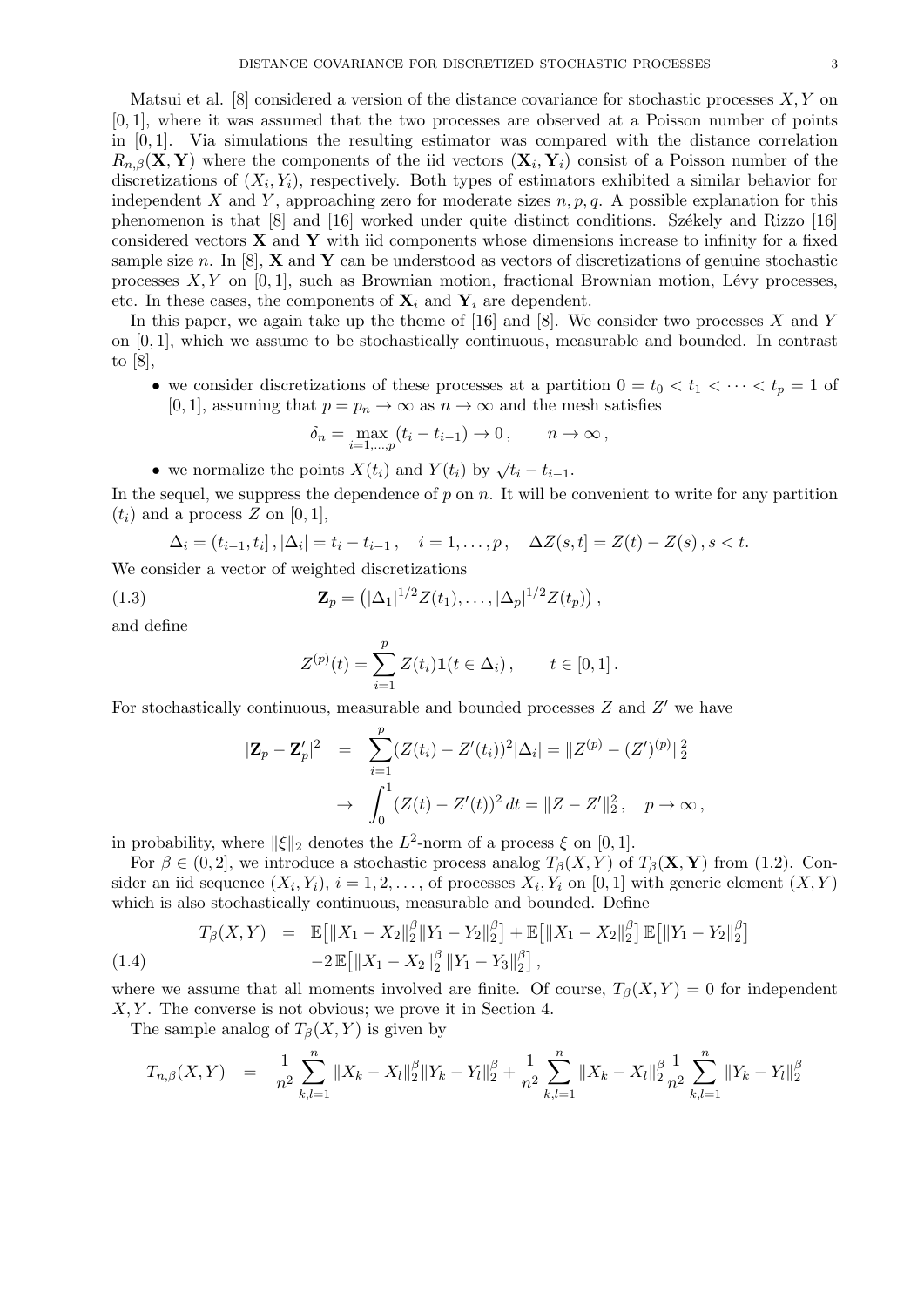$$
-2\frac{1}{n^3}\sum_{k,l,m=1}^{n}||X_k - X_l||_2^{\beta}||Y_k - Y_m||_2^{\beta}
$$

(1.5)  $=:\ I_1 + I_3 - 2I_2.$ 

Assuming that the moments in  $T_\beta(X, Y)$  are finite, the strong law of large numbers for *V*-statistics yields

$$
T_{n,\beta}(X,Y) \stackrel{\text{a.s.}}{\to} T_{\beta}(X,Y), \qquad n \to \infty.
$$

This fact and the observation that  $T_\beta(X, Y)$  vanishes for independent *X,Y* encourage one to call  $T_\beta(X, Y)$  the *distance covariance between*  $X, Y$ , and  $T_{n,\beta}(X, Y)$  its sample version. The corresponding distance and sample distance correlations  $R_\beta(X, Y)$  and  $R_{n,\beta}(X, Y)$  are defined in the natural way.

1.3. **Objectives.** Typically, we will not have complete sample paths of  $(X_i, Y_i)$  at our disposal. In this paper, we assume that we observe a sample  $((X_i^{(p)})$  $\binom{p}{i}$ ,  $Y_i^{(p)}$ ) $)$ <sub>*i*=1,...,*n*</sub> consisting of discretizations taken from an iid sequence  $((X_i, Y_i))_{i=1,2,...}$  on the same partition  $(t_i)_{i=0,...,p}$  of [0,1]. We can define the corresponding sample distance covariance  $T_{n,\beta}(X^{(p)}, Y^{(p)})$  and sample distance correlation  $R_{n,\beta}(X^{(p)}, Y^{(p)})$ . In view of the discussion above we see that the latter quantities coincide with the corresponding quantities  $T_{n,\beta}(\mathbf{X}_p, \mathbf{Y}_p)$  and  $R_{n,\beta}(\mathbf{X}_p, \mathbf{Y}_p)$  where  $\mathbf{X}_p$  and  $\mathbf{Y}_p$  are defined through (1.3). In the case of an equidistant partition with mesh  $\delta_n = 1/p$  we also observe that  $R_{n,\beta}(\mathbf{X}_p, \mathbf{Y}_p)$ is exactly the classical sample distance correlation  $R_{n,\beta}(\mathbf{X}, \mathbf{Y})$  of the vectors  $\mathbf{X} = (X(j/p))_{j=1,\dots,p}$ and  $Y = (Y(j/p))_{j=1,...,p}$ .

The main goal of this paper is to show that for independent *X, Y* ,

(1.6) 
$$
n\left(T_{n,\beta}(X^{(p)},Y^{(p)}) - T_{n,\beta}(X,Y)\right) \stackrel{\mathbb{P}}{\rightarrow} 0, \qquad n \to \infty,
$$

provided  $\delta_n \to 0$  and  $p = p_n \to \infty$  sufficiently fast. In turn, we will be able to exploit the existing limit theory for the normalized degenerate *V*-statistic  $n T_{n,\beta}(X, Y)$  to derive the distributional limit of  $n T_{n,\beta}(X^{(p)}, Y^{(p)})$ . This limit has a weighted  $\chi^2$ -distribution which is not easily evaluated. We will show that bootstrap versions of the degenerate *V*-statistics  $n T_{n,\beta}(X, Y)$  and  $n T_{n,\beta}(X^{(p)}, Y^{(p)})$ are close in the sense of Mallows metrics and have the same distributional limit as  $n T_{n,\beta}(X, Y)$ .

The paper is organized as follows. In Section 2 we introduce various technical conditions and discuss their applicability to some classes of stochastic processes. The main results of Theorem 3.1 yield sufficient conditions for (1.6) and the corresponding versions for the distance correlations, assuming independence between *X,Y*. The proof is given in Section 7. The bootstrap for  $T_{n,\beta}(X^{(p)}, Y^{(p)})$  is discussed in Section 5. There we show that a suitable bootstrap version of  $T_{n,\beta}(X^{(p)}, Y^{(p)})$  is consistent. The results of Section 4 may be of independent interest. There we show that  $T_\beta(X, Y) = 0$ implies independence of the integrals  $\int X dB_1$  and  $\int Y dB_2$  conditional on  $B = (B_1, B_2)$  which has independent Brownian motion components on  $[0, 1]$  and is independent of  $(X, Y)$ . In turn, the conditional independence of these integrals implies independence of *X, Y* . We give a small simulation study in Section 6 which shows that the theoretical results work for small and moderate values of *n* and *p*.

### 2. Technical conditions

To derive the results in Section 3 we assume various conditions on the smoothness and moments of the processes  $X, Y$  and their relation with the parameters of the partition, in particular  $p$  and *δ*<sub>*n*</sub>. Throughout *β* ∈ (0, 2) is fixed. If any of the processes *X, Y* have finite expectation we assume that they are centered.

We will work under two distinct settings: (1) finite variance of *X, Y* and (2) *X, Y* have finite *β*th moment.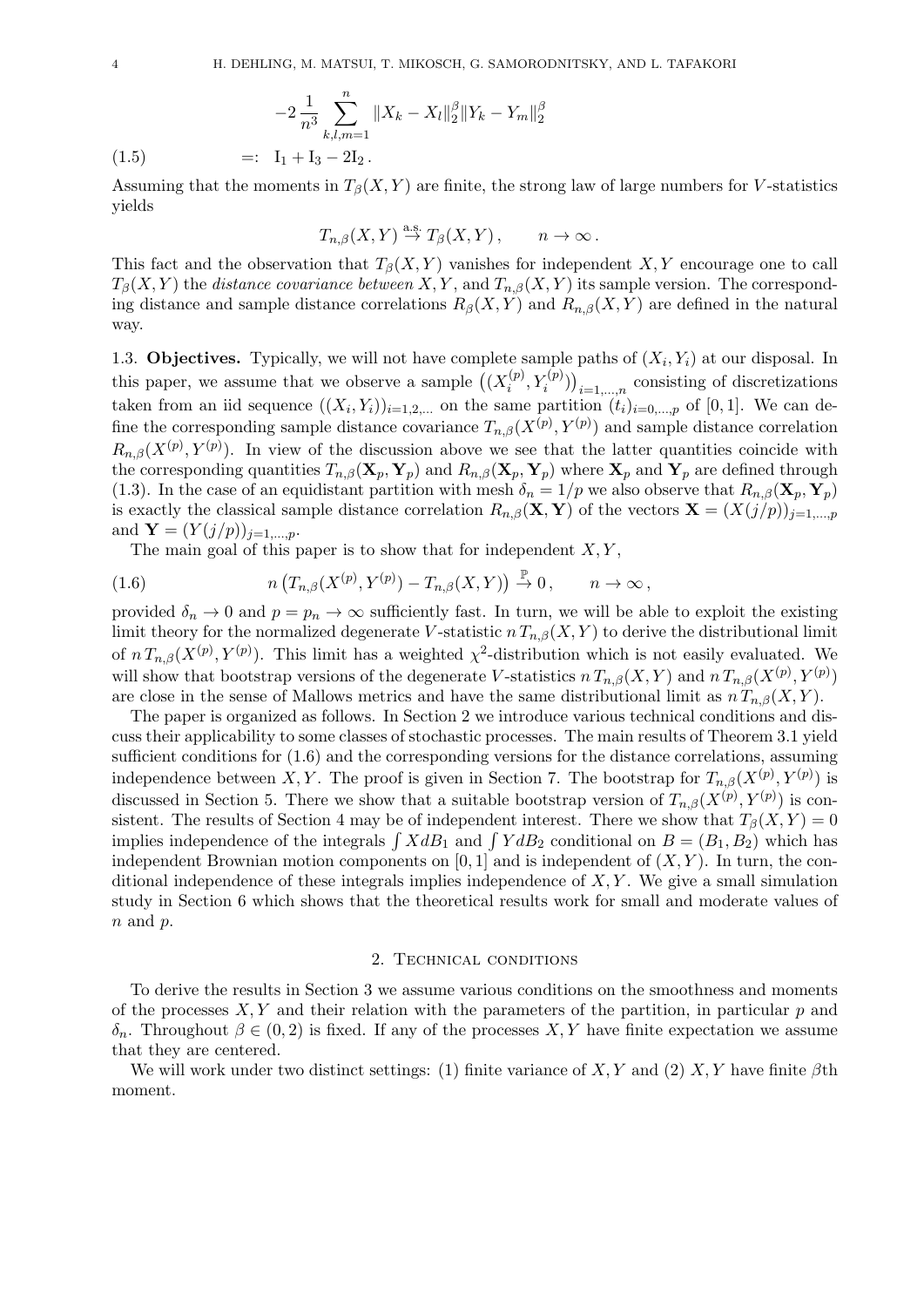2.1. **The finite variance case.** If *X, Y* have finite second moments we will work under the set of conditions (A):

(A1) *Smoothness of increments.* There exist  $\gamma_X, \gamma_Y > 0$  and  $c > 0$  such that

$$
\text{var}(\Delta X(s,t]) \le c\,|t-s|^{\gamma_X} \qquad \text{and} \qquad \text{var}(\Delta Y(s,t]) \le c\,|t-s|^{\gamma_Y}, \quad s < t \,.
$$

(A2) *Growth condition on*  $p = p_n \rightarrow \infty$ . We have

$$
\delta_n = o(n^{-2/((\gamma_X \wedge \gamma_Y)(\beta \wedge 1))}), \qquad n \to \infty.
$$

(A3) *Additional moment conditions.* If  $\beta \in (1,2)$  we have

$$
\max_{0 \le t \le 1} \mathbb{E}[|X(t)|^{2(2\beta - 1)}] + \max_{0 \le t \le 1} \mathbb{E}[|Y(t)|^{2(2\beta - 1)}] < \infty.
$$

2.2. **The finite** *β***th moment case.** If *X, Y* possibly have infinite second moments we will work under the set of conditions (B):

(B1) *Finite βth moment.*

$$
\mathbb{E}\big[\max_{t\in(0,1]}|X(t)|^{\beta}\big]<\infty \ \text{ and }\ \mathbb{E}\big[\max_{t\in(0,1]}|Y(t)|^{\beta}\big]<\infty,
$$

(B2) *Smoothness of increments.* There exist  $\gamma_X, \gamma_Y > 0$  and  $c > 0$  such that

$$
\max_{i=1,\dots,p} \mathbb{E}\big[\max_{t\in\Delta_i} |\Delta X(t,t_i)|^{\beta}\big] \leq c \,\delta_n^{\gamma x} \qquad \text{and} \qquad \max_{i=1,\dots,p} \mathbb{E}\big[\max_{t\in\Delta_i} |\Delta Y(t,t_i)|^{\beta}\big] \leq c \,\delta_n^{\gamma y} \;.
$$

(B3) *Additional moment and smoothness conditions.* If  $\beta \in (0,1)$  we also have

$$
\mathbb{E}\big[\max_{0\leq t\leq 1}|X(t)|^{2\beta}\big]<\infty\quad\text{and}\quad\mathbb{E}\big[\max_{0\leq t\leq 1}|Y(t)|^{2\beta}\big]<\infty\,,
$$

and there exist  $\gamma'_X, \gamma'_Y > 0$  and  $c > 0$  such that

$$
\max_{i=1,\dots,p} \mathbb{E}\big[\max_{t\in\Delta_i} |\Delta X(t,t_i]|^{2\beta}\big] \leq c \,\delta_n^{\gamma'_X} \quad \text{and} \quad \max_{i=1,\dots,p} \mathbb{E}\big[\max_{t\in\Delta_i} |\Delta Y(t,t_i]|^{2\beta}\big] \leq c \,\delta_n^{\gamma'_Y} \,.
$$

(B4) *Growth condition on*  $p = p_n \rightarrow \infty$ . We have

$$
\delta_n = o\Big(\big(p\,n^{\beta/(\beta \wedge 1)}\big)^{-\frac{1}{\beta/2 + \gamma_X \wedge \gamma_Y}}\Big)\,.
$$

# 2.3. **Discussion of the conditions and examples.**

**Remark 2.1.** In the proofs we will need the conditions

(2.1) 
$$
\mathbb{E}[\|X\|_2^{\beta}] < \infty \text{ and } \mathbb{E}[\|Y\|_2^{\beta}] < \infty \text{ for some } \beta \in (0,2).
$$

If (A1) holds (in particular,  $\sup_{t \in [0,1]} [\text{var}(X(t)) + \text{var}(Y(t))] < \infty$ ) (2.1) is automatic because by Jensen's inequality

$$
\mathbb{E}[\|X\|_2^{\beta}] = \mathbb{E}\Big[\Big(\int_0^1 (X(t))^2 dt\Big)^{\beta/2}\Big] \le \Big(\int_0^1 \text{var}(X(t)) dt\Big)^{\beta/2} < \infty.
$$

The same argument also shows that  $\mathbb{E}[\|X\|_2^2] < \infty$  under (A1). If (B1) holds then (2.1) follows.

**Remark 2.2.** In the case of an equidistant partition we have  $\delta_n = 1/p$ . Then the growth condition (A2) reads as

(2.2) 
$$
\frac{p}{n^{\frac{2}{(\gamma_X \wedge \gamma_Y)(\beta \wedge 1)}}} \to \infty, \qquad n \to \infty,
$$

while (B4) takes on the form

(2.3) 
$$
\frac{p}{n^{\frac{\beta}{(\beta/2+\gamma_X\wedge\gamma_Y-1)(\beta\wedge 1)}}} \to \infty, \qquad n \to \infty,
$$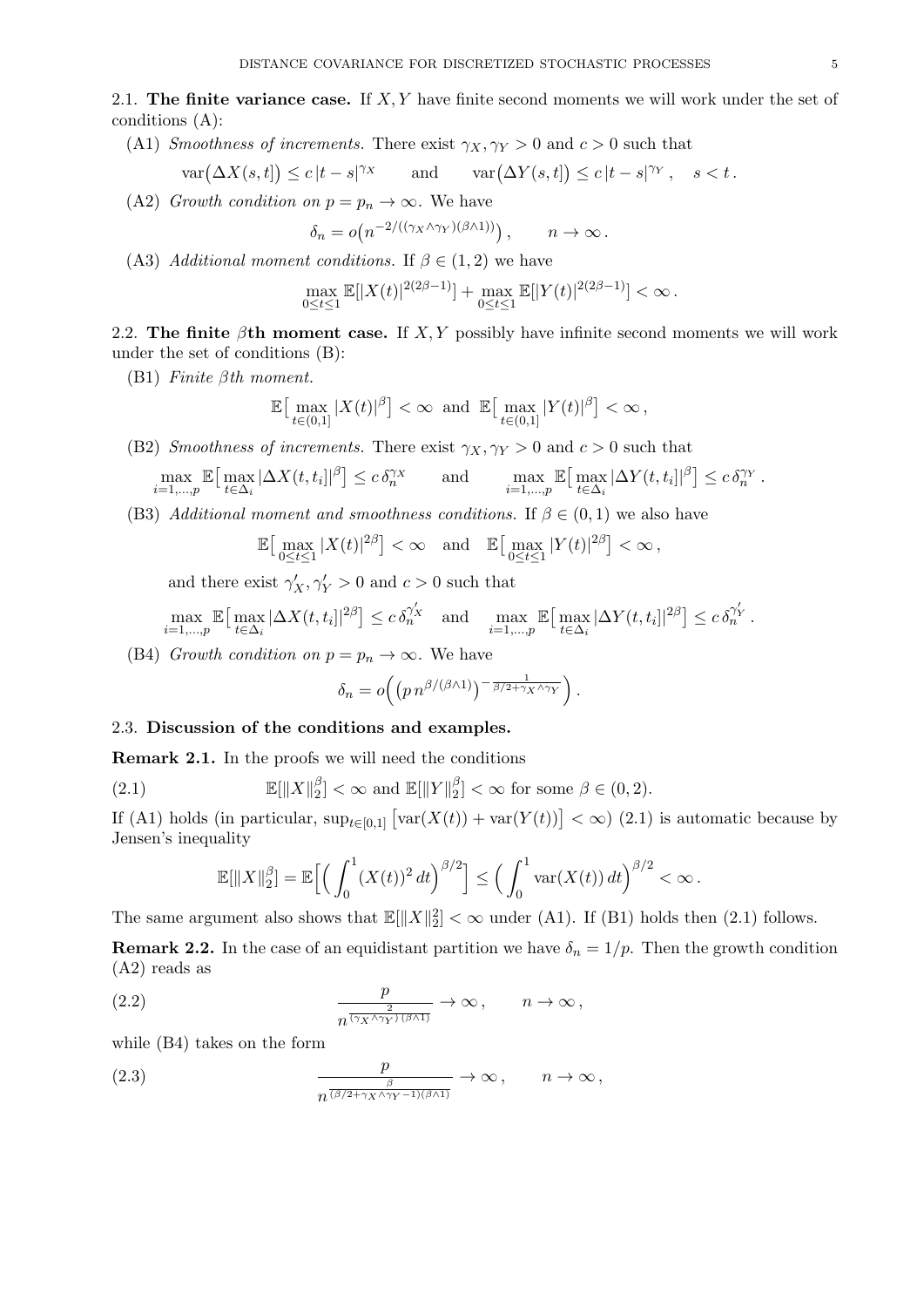provided one can ensure that  $\beta/2 + \gamma_X \wedge \gamma_Y > 1$ . The message from (2.2) is that we need to choose *p* the larger the smaller  $\gamma_X \wedge \gamma_Y$  is, i.e., the rougher the sample paths. Similarly, for  $\beta < 1$ , *p* needs to be chosen the larger the smaller  $\beta$  is. Similar comments apply to (2.3).

**Example 2.3.** Assume that *X,Y* are sample continuous self-similar processes with stationary increments and a finite variance. If the corresponding Hurst exponents are  $H_X, H_Y \in (0,1)$  then for some  $c_X > 0$ ,

$$
var(\Delta X(s,t)) = var(X(0,t-s)) = c_X (t-s)^{2H_X}, \quad s < t,
$$

and similarly for *Y*. That is, we can choose  $\gamma_X = 2H_X$  and  $\gamma_Y = 2H_Y$  in (A1). Furthermore, (A3) holds for *X* if  $\beta \in (1,2)$  and  $\mathbb{E}[|X(1)|^{2(2\beta-1)}] < \infty$ , and similarly for *Y*. A special case is that of Gaussian *X* and *Y* which then are *fractional Brownian motions*, and (A3) trivially holds. A process with the same covariance structure is the *fractional L´evy process*

$$
X(t) = \int_{\mathbb{R}} \left( (t-s)_+^{H_X - 0.5} - (-s)_+^{H_X - 0.5} \right) dL(s) \,, \qquad t \in \mathbb{R} \,, H_X \in (0.5, 1) \,,
$$

where  $L$  is a two-sided Lévy process on  $\mathbb R$  with mean zero and finite variance, introduced in Marquardt [11]. This process is not self-similar (unless *L* is a Brownian motion) but has stationary increments. Here (A1) holds with  $\gamma_X = 2H_X$  and  $\gamma_Y = 2H_Y$ . Furthermore, (A3) holds if  $\mathbb{E}[|L(1)|^{2(2\beta-1)}] < \infty.$ 

Notice also that *any centered Gaussian processes X and Y* satisfying (A1) have automatically continuous sample paths and (A3) is satisfied.

**Example 2.4.** Assume that *X* and *Y* are Itô integrals, i.e., there are two Brownian motions  $B_X, B_Y$  and predictable processes  $Z_X, Z_Y$  with respect to the corresponding Brownian filtrations such that

$$
X(t) = \int_0^t Z_X(s) \, dB_X(s) \, , \qquad Y(t) = \int_0^t Z_Y(s) \, dB_Y(s) \, , \quad 0 \le t \le 1 \, .
$$

Then we have

$$
\text{var}\big(\Delta X(s,t]\big) = \int_s^t \mathbb{E}[Z_X^2(x)]\,dx\,, \quad s < t\,.
$$

Hence, if  $c_X = \sup_{x \in [0,1]} \mathbb{E}[Z_X^2(x)] < \infty$ , then

$$
\text{var}(\Delta X(s,t]) \le c_X \left(t - s\right),
$$

and one can choose  $\gamma_X = 1$  in (A1). Moreover, (A3) holds for *X* if  $\beta \in (1,2)$  and  $\mathbb{E}[|X(1)|^{2(2\beta-1)}]$  < *∞*. This follows from an application of Doob's maximal inequality for martingales. Similar arguments apply to the process *Y* . A special case is that of zero drift geometric Brownian motions; a simple computation shows that nothing changes even when the drift is not zero.

In the equidistant case we conclude from  $(2.2)$  that  $(A2)$  holds if

(2.4) 
$$
\frac{p}{n^{\frac{2}{\beta \wedge 1}}} \to \infty, \qquad n \to \infty.
$$

**Example 2.5.** For  $\alpha \in (0, 2)$  sample continuous self-similar S $\alpha$ S processes with stationary increments provide a family of examples with an infinite second moment. For such processes (B1) is satisfied for  $\beta < \alpha$  and (B2) is satisfied with  $\gamma_X = \gamma_Y = \beta H$ , where *H* is the Hurst exponent. This follows from continuity, self-similarity and stationarity of the increments. Similarly, (B3) holds if  $\beta < \alpha/2$  and  $\gamma'_X = \gamma'_Y = 2\beta H$ . Such processes include the *fractional harmonizable*  $\alpha$ *-stable motions* and, if  $1 < \alpha < 2$  and  $1/\alpha < H < 1$ , also the *linear fractional stable motions*; see Chapter 7 in Samorodnitsky and Taqqu [13]. Another example is that of the *γ-Mittag Leffler fractional SαS motion,* which is an integral of a *γ*-Mittag Leffler process with respect to a suitable S*α*S random measure; see [12], Section 8.4. Here  $H = \gamma + (1 - \gamma)/\alpha$ .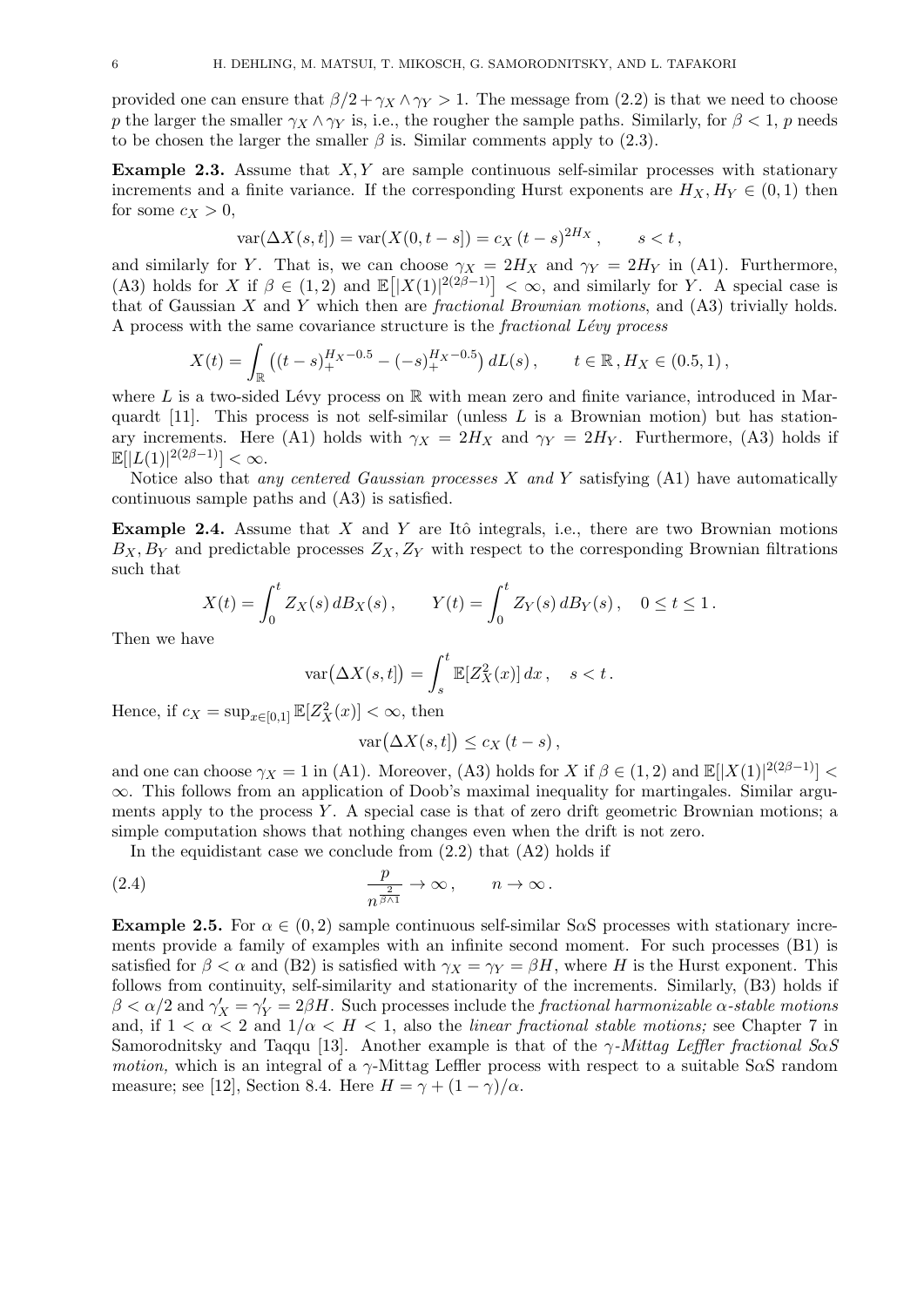**Example 2.6.** Lévy processes are stochastically continuous and bounded by definition. If X is a Lévy process with finite second moment (A1) holds because  $\text{var}(\Delta X(s,t)) = c(t-s)$ , for  $s < t$  and a constant *c*. Moreover, (A3) holds for *X* if  $\mathbb{E}[|X(1)|^{2(2\beta-1)}] < \infty$ . Indeed, an application of Lévy's maximal inequality yields for  $t \in [0, 1]$ ,

$$
\mathbb{E}[|X(t)|^{2(2\beta-1)}] \leq \mathbb{E}[\max_{0 \leq t \leq 1} |X(t)|^{2(2\beta-1)}] \leq c \, \mathbb{E}[|X(1)|^{2(2\beta-1)}].
$$

Similarly, for X, (B1) holds if  $\mathbb{E}[|X(1)|^{\beta}] < \infty$ , (B2) is satisfied if  $\mathbb{E}[|\Delta X(s,t]|^{\beta}] \le c(t-s)^{\gamma_X}$ , and (B3) holds if  $\mathbb{E}[|\Delta X(s,t]|^{2\beta}] \leq c(t-s)^{\gamma'_X}$ .

#### 3. Main results

We would like to use the distance covariance to test for independence of two stochastically continuous bounded stochastic processes  $X, Y$  on [0, 1]. By the strong law of large numbers for *V* -statistics we have

(3.1) 
$$
T_{n,\beta}(X,Y) \stackrel{\text{a.s.}}{\rightarrow} T_{\beta}(X,Y),
$$

where the limit is defined in (1.4). If *X,Y* are independent then  $T_\beta(X, Y) = 0$ , and in Section 4 we prove that, conversely,  $T_\beta(X, Y) = 0$  implies independence of X, Y. The following theorem establishes, in particular, that under appropriate conditions, if *X, Y* are independent, then also

$$
(3.2) \t\t T_{n,\beta}(X^{(p)}, Y^{(p)}) - T_{n,\beta}(X,Y) \stackrel{\mathbb{P}}{\to} 0
$$

and, hence,

$$
(3.3) \t\t T_{n,\beta}(X^{(p)}, Y^{(p)}) \stackrel{\mathbb{P}}{\rightarrow} 0.
$$

This relation can be used in testing for independence of *X, Y* . Note that, if *X, Y* are dependent the results of Section 4 will imply that  $T_\beta(X, Y) > 0$  and so, by (3.1) and (3.2), we see that  $n T_{n,\beta}(X^{(p)}, Y^{(p)}) \stackrel{\mathbb{P}}{\rightarrow} \infty.$ 

In fact, the limiting equivalence (3.2) holds for dependent *X, Y* as well, as the proof of Lemma 7.3 shows, as long as one imposes more restrictive moment conditions (due to the use of Hölder-type inequalities for products of dependent random variables).

In the theorem below we assume, without loss of generality, that  $\mathbb{E}[X(t)] = \mathbb{E}[Y(t)] = 0$  for any  $t \in [0, 1]$ , provided the expectations are finite. Indeed,  $T_{n,\beta}$  contains expressions of the type  $X_k - X_l, Y_k - Y_l$  or their discrete approximations. Therefore we can always mean-correct  $X_k$  and *Y*<sup>*k*</sup>, without changing the value of  $T_{n,\beta}$ .

**Theorem 3.1.** *Assume the following conditions:*

- 1. *X, Y are independent stochastically continuous bounded processes on* [0*,* 1] *defined on the same probability space.*
- 2. *If X, Y have finite expectations, then these are assumed to be equal to 0.*
- 3.  $\delta_n \to 0$  *as*  $n \to \infty$ .
- 4.  $\beta \in (0, 2)$ .

*Then the following statements hold.*

- (1) *If either* (A1) *or*  $[(B1),(B2)$  *and*  $p \delta_n^{\beta/2+\gamma_X\wedge\gamma_Y} \to 0$  *are satisfied then* (3.2) *(and, hence,* (3.3)) *hold.*
- (2) *If either* (A1),(A2) *or* (B1),(B2),(B4) *hold then*

$$
n T_{n,\beta}(X^{(p)}, Y^{(p)}) \stackrel{d}{\to} \sum_{i=1}^{\infty} \lambda_i (N_i^2 - 1) + c
$$

*for an iid sequence of standard normal random variables* (*Ni*)*, a constant c, and a square summable sequence*  $(\lambda_i)$ .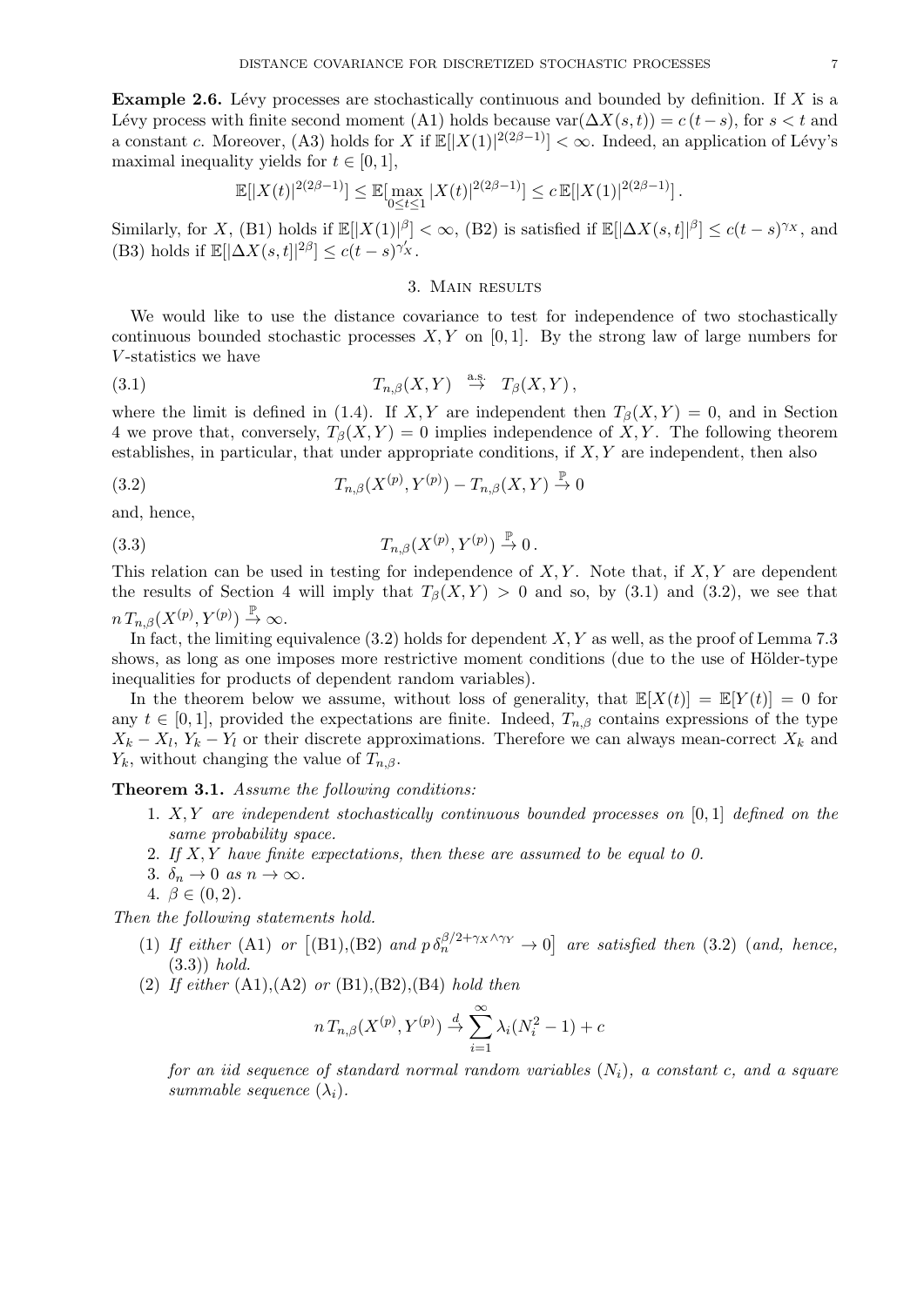(3) If either (A1),(A3) or 
$$
[\beta \in (0,1)
$$
 and (B1)-(B3) and  $p \delta_n^{\beta+\gamma'_X \wedge \gamma'_Y} \to 0]$  hold then  

$$
R_{n,\beta}(X^{(p)}, Y^{(p)}) \xrightarrow{\mathbb{P}} 0.
$$

(4) If either (A1)-(A3) or 
$$
\left[\beta \in (0,1) \text{ and } (B1)-(B4) \text{ and } p \delta_n^{\beta+\gamma'_X \wedge \gamma'_Y} \to 0\right]
$$
 hold then

$$
n R_{n,\beta}(X^{(p)}, Y^{(p)}) \stackrel{d}{\rightarrow} \sum_{i=1}^{\infty} \lambda_i (N_i^2 - 1) + c
$$

*for an iid sequence of standard normal random variables* (*Ni*)*, a constant c, and a square summable sequence*  $(\lambda_i)$ .

The proof is given in Section 7.

**Remark 3.2.** The numbers  $\lambda_i$  in parts (2) and (4) of the theorem are the eigenvalues of certain integral operators. This follows from limit theory for degenerate *V* -statistics; see Serfling [18], Lyons [9], Arcones and Giné [1]. Unfortunately, neither the  $\lambda_i$  nor the distribution of the limit are available. Arcones and Giné [1] proved the consistency of a bootstrap version of degenerate *U*- and *V*-statistics. These latter results apply to  $T_{n,\beta}(X,Y)$  but not to  $T_{n,\beta}(X^{(p)},Y^{(p)})$ . In Section 5 we argue that the bootstrap also works for a modification of the latter quantity.

### 4. THE CONDITION  $T_\beta(X, Y) = 0$  AND INDEPENDENCE OF X AND Y

The results in the previous section tell us that  $T_{n,\beta}(X^{(p)}, Y^{(p)}) \stackrel{\mathbb{P}}{\rightarrow} T_{\beta}(X, Y) = 0$  for independent *X, Y* under various conditions on *X, Y* and the size of the mesh  $\delta_n$  of the partition  $(t_i)$ . An important question is whether, conversely,  $T_\beta(X, Y) = 0$  also implies independence of *X*, *Y*. In the case  $\beta \in (0, 1]$  an affirmative answer to this question follows from Lyons [9], based on the fact that the metric obtained by raising the separable Hilbert space distance to the power  $\beta \in (0,1]$  is of the strong negative type. In the sequel we extend the converse statement to all  $\beta \in (0, 2)$ . Our approach is based on studying the conditional independence of certain stochastic integrals.

Let  $B_1$  and  $B_2$  be independent Brownian motions on [0,1], independent of a pair  $(X, Y)$  of stochastically continuous bounded stochastic processes [0*,* 1]. The stochastic integrals

$$
Z_1 = \int_0^1 X dB_1 \quad \text{and} \quad Z_2 = \int_0^1 Y dB_2
$$

are well defined (and are, given  $(X, Y)$ , independent normal random variables).

The next lemma demonstrates a connection between such stochastic integrals and distance covariances. Let  $\mathcal{F}_B$  denote the *σ*-field generated by  $B = (B_1, B_2)$ .

**Lemma 4.1.** *Let*  $\beta \in (0,2)$  *and assume that*  $\mathbb{E}[\|X\|_2^{\beta}]$  $\frac{\beta}{2}$ ] +  $\mathbb{E}[\|Y\|_2^{\beta}]$  $\binom{p}{2} < \infty$ . Let Y' be a copy of Y *independent of everything else. Then*

$$
c_0^2 T_{\beta}(X, Y) =
$$
  

$$
\int_{\mathbb{R}^2} |st|^{-(1+\beta/2)} \mathbb{E} \left| \mathbb{E} \left[ e^{is \int X(u) dB_1(u)} e^{it \int Y(u) dB_2(u)} - e^{is \int X(u) dB_1(u)} e^{it \int Y'(u) dB_2(u)} \mid \mathcal{F}_B \right] \right|^2 ds dt
$$
  
(4.1)

*where*

$$
c_0 = \int_{\mathbb{R}} \frac{1 - e^{-\frac{s^2}{2}}}{|s|^{1 + \beta/2}} ds.
$$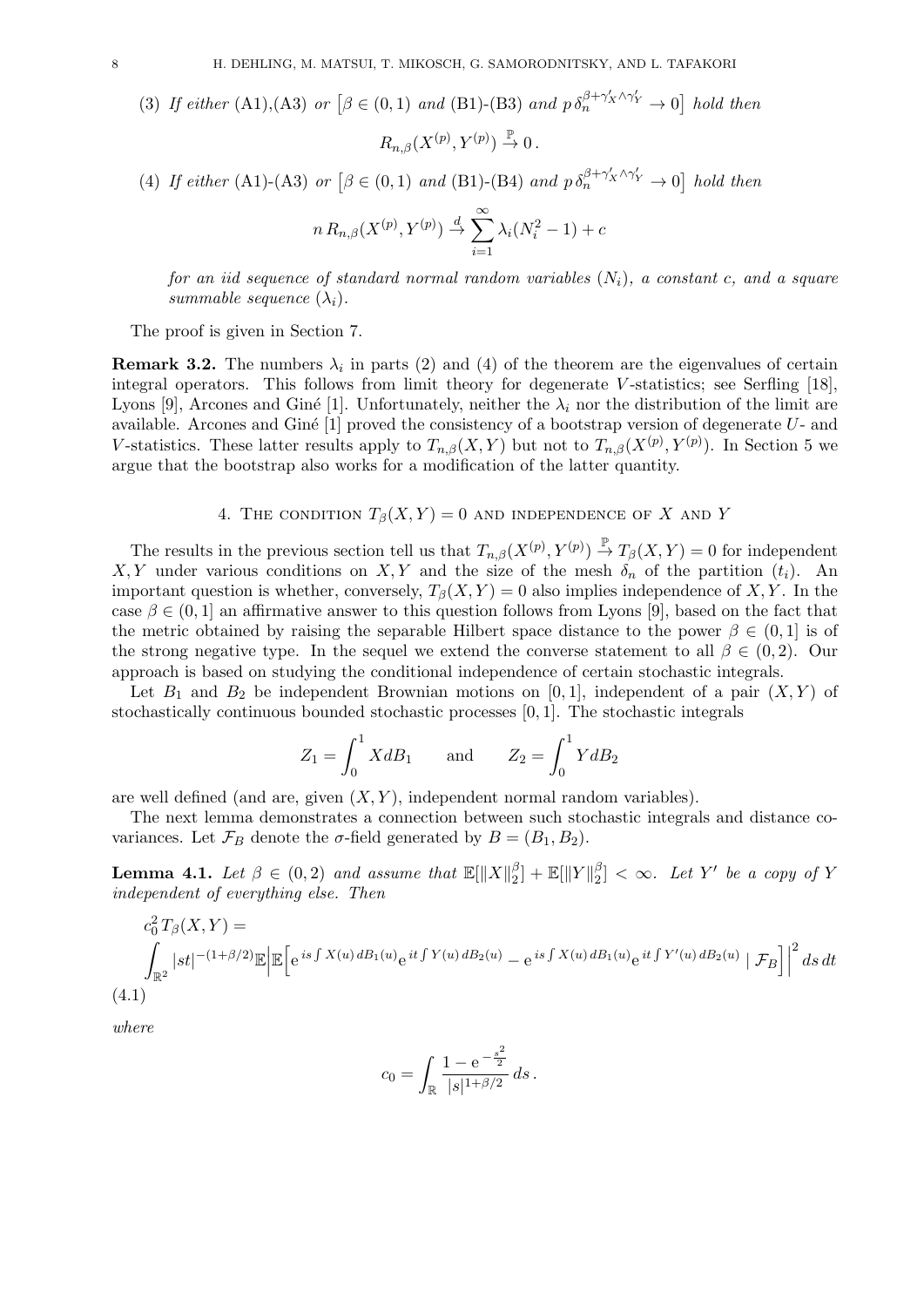*Proof.* Consider an independent copy  $(X', Y')$  of  $(X, Y)$  and let  $Y'', Y'''$  be independent copies of *Y* which are independent of everything else. The expectation on the right-hand side in  $(4.1)$  can be written as

$$
\mathbb{E}\Big[e^{is\int(X-X')dB_1+it\int(Y-Y')dB_2}+e^{is\int(X-X')dB_1+it\int(Y''-Y''')dB_2}\Big]-e^{is\int(X-X')dB_1-it\int(Y-Y'')dB_2}-e^{-is\int(X-X')dB_1+it\int(Y-Y'')dB_2}\Big]
$$
\n
$$
=\mathbb{E}\Big[e^{-\frac{s^2}{2}\int(X(u)-X'(u))^2du-\frac{t^2}{2}\int(Y(u)-Y'(u))^2du}+e^{-\frac{s^2}{2}\int(X(u)-X'(u))^2du-\frac{t^2}{2}\int(Y''(u)-Y'''(u))^2du}\Big]
$$
\n
$$
-2e^{-\frac{s^2}{2}\int(X(u)-X'(u))^2du-\frac{t^2}{2}\int(Y(u)-Y''(u))^2du}\Big]
$$
\n
$$
=\mathbb{E}\Big[\Big(1-e^{-\frac{s^2}{2}\int(X(u)-X'(u))^2du}\Big)\Big(1-e^{-\frac{t^2}{2}\int(Y(u)-Y'(u))^2du}\Big)
$$
\n
$$
+\Big(1-e^{-\frac{s^2}{2}\int(X(u)-X'(u))^2du}\Big)\Big(1-e^{-\frac{t^2}{2}\int(Y''(u)-Y'''(u))^2du}\Big)
$$
\n
$$
-2\Big(1-e^{-\frac{s^2}{2}\int(X(u)-X'(u))^2du}\Big)\Big(1-e^{-\frac{t^2}{2}\int(Y'(u)-Y''(u))^2du}\Big)\Big].
$$

By change of variables,

$$
\int_{\mathbb{R}} \frac{1 - e^{-\frac{s^2}{2} \int (X(u) - X'(u))^2 du}}{|s|^{1 + \beta/2}} ds = c_0 \|X - X'\|_2^{\beta}.
$$

Thus we obtain

$$
\mathbb{E}\big[\|X-X'\|_2^{\beta}\|Y-Y'\|_2^{\beta}+\|X-X'\|_2^{\beta}\|Y''-Y'''\|_2^{\beta}-2\|X-X'\|_2^{\beta}\|Y-Y''\|_2^{\beta}\big]=T_{\beta}(X,Y).
$$

An immediate corollary of Lemma 4.1 is that  $T_\beta(X, Y) = 0$  implies that, for a.e. *s, t*,

$$
\mathbb{E}\Big[e^{\,is\int X(u)\,dB_1(u)}e^{\,it\int Y(u)\,dB_2(u)}-e^{\,is\int X(u)\,dB_1(u)}e^{\,it\int Y'(u)\,dB_2(u)}\mid\mathcal{F}_B\Big]=0
$$

with probability 1. By Fubini's theorem, on an event of probability 1, this equality holds for all rational *s, t*, hence for all real *s, t*. We conclude that the stochastic integrals  $Z_1, Z_2$  are conditionally independent given  $\mathcal{F}_B$ .

The next theorem, which is the main result of this section, shows that this implies independence of *X* and *Y* .

**Theorem 4.2.** *If the stochastic integrals Z*<sup>1</sup> *and Z*<sup>2</sup> *are a.s. conditionally independent given*  $\mathcal{F}_B$  *then X,Y are independent. In particular, if*  $\beta \in (0,2)$  *and*  $\mathbb{E}[\|X\|_2^{\beta}]$  $\frac{\beta}{2}$ ] +  $\mathbb{E}[\|Y\|_2^{\beta}]$  $\binom{p}{2} < \infty$ , then  $T_{\beta}(X, Y) = 0$  *if and only if*  $X, Y$  *are independent.* 

*Proof.* Only the fact that the conditional independence of the integrals implies independence of *X* and *Y* remains to be proved. Let  $(a(t), 0 \le t \le 1)$  and  $(b(t), 0 \le t \le 1)$  be functions in  $L^2[0,1]$ , and

$$
A_1(t) = \int_0^t a(s) ds
$$
 and  $A_2(t) = \int_0^t b(s) ds$ ,  $0 \le t \le 1$ .

Since the law of the bivariate process

$$
(\tilde{B}_1(t), \tilde{B}_2(t), 0 \le t \le 1) = (B_1(t) + A_1(t), B_2(t) + A_2(t)), \qquad 0 \le t \le 1,
$$

is equivalent to the law of the standard bivariate Brownian motion, it follows that the integrals

$$
\int_0^1 X(t) d\tilde{B}_1(t) = \int_0^1 X(t) dB_1(t) + \int_0^1 X(t) a(t) dt
$$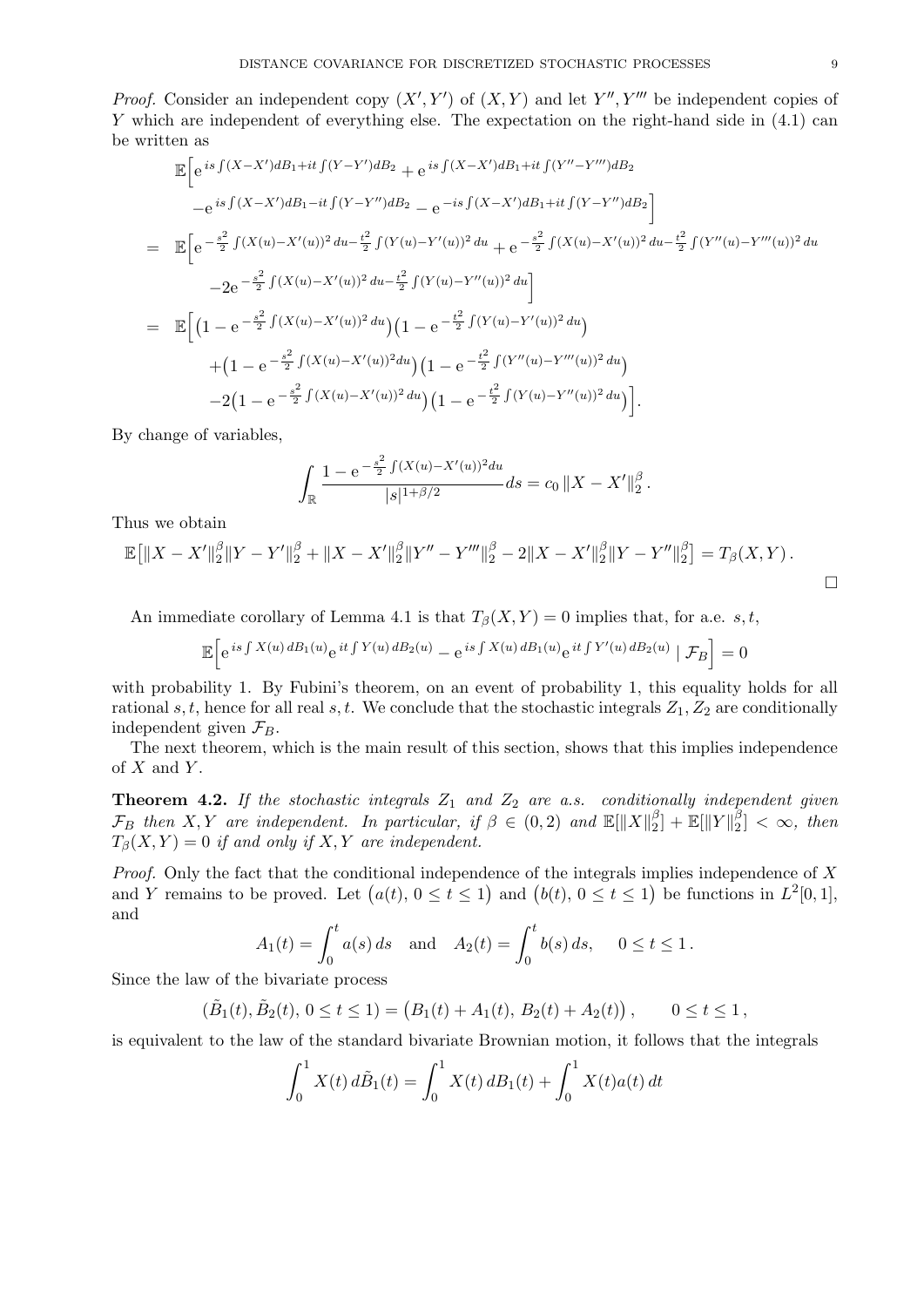and

$$
\int_0^1 Y(t) d\tilde{B}_2(t) = \int_0^1 Y(t) dB_2(t) + \int_0^1 Y(t)b(t) dt
$$

are a.s. conditionally independent given  $\mathcal{F}_B$ .

It is not difficult to construct a sequence  $(C_n)$  of events in  $\mathcal{F}_B$ , of positive probability, such that the conditional laws of the integrals

$$
\int_0^1 X(t) \, dB_1(t) \text{ and } \int_0^1 Y(t) \, dB_2(t)
$$

given  $C_n$  converge to the degenerate law at zero as  $n \to \infty$ . One way for producing such a sequence of events is to let the two independent Brownian motions take values close to zero at the points  $i/n, i = 0, 1, \ldots, n$ . Letting  $n \to \infty$  we conclude that the integrals

$$
\int_0^1 X(t) a(t) dt
$$
 and 
$$
\int_0^1 Y(t) b(t) dt
$$

are independent.

For every fixed realization of the processes *X* and *Y* ,

(4.2) 
$$
\lim_{\varepsilon \to 0} \frac{1}{\varepsilon} \int_{t}^{t+\varepsilon} X(s) ds = X(t) \text{ and } \lim_{\varepsilon \to 0} \frac{1}{\varepsilon} \int_{t}^{t+\varepsilon} Y(t) ds = Y(s)
$$

for all *t* in a set of full Lebesgue measure. By Fubini's theorem there is a set *M* of full Lebesgue measure such that, for every  $t \in M$ , (4.2) holds a.s. By necessity, the set M is dense in [0, 1].

To prove our claim it suffices to prove that for any points  $0 = t_0 < t_1 < \cdots < t_k < t_{k+1} = 1$ ,  $k \geq 1$ , the random vectors  $(X(t_1),...,X(t_k))$  and  $(Y(t_1),...,Y(t_k))$  are independent. By stochastic continuity of the processes *X* and *Y* it is enough to restrict ourselves to the case when every  $t_i \in M$ . Let  $0 < \varepsilon < \min_{i=1,\dots,k} (t_{i+1} - t_i)$ . Choosing piece-wise constant functions  $(a(t), 0 \le t \le 1)$  and  $(b(t), 0 \le t \le 1)$ , we conclude that the sums

$$
\sum_{i=1}^{k} \theta_i \int_{t_i}^{t_i+\varepsilon} X(t) dt \text{ and } \sum_{i=1}^{k} \gamma_i \int_{t_i}^{t_i+\varepsilon} Y(t) dt
$$

are independent for any choice of  $\theta_1, \ldots, \theta_k$  and  $\gamma_1, \ldots, \gamma_k$ . Since all points  $(t_i)$  are in the set *M*, dividing by  $\varepsilon$  and letting  $\varepsilon \to 0$  we conclude that

$$
\sum_{i=1}^{k} \theta_i X(t_i) \text{ and } \sum_{i=1}^{k} \gamma_i Y(t_i)
$$

are independent for any choice of  $\theta_1, \ldots, \theta_k$  and  $\gamma_1, \ldots, \gamma_k$ . By the Cramér-Wold device this implies that the vectors  $(X(t_1),...,X(t_k))$  and  $(Y(t_1),...,Y(t_k))$  are independent. □

# 5. The bootstrap for the sample distance covariance

We mentioned in Remark 3.2 that the limit distribution of  $n T_{n,\beta}(X, Y)$  is not available. Theorem 3.1 states that the discretization  $n T_{n,\beta}(X^{(p)}, Y^{(p)})$  has the same asymptotic properties as  $n T_{n,\beta}(X, Y)$  under suitable conditions on the smoothness of the sample paths, moment conditions and the growth rate of  $p = p_n \to \infty$ .

In this section we advocate the use of the bootstrap for approximating the distribution of  $n T_{n,\beta}(X^{(p)}, Y^{(p)})$ . The bootstrap can be made to work for the degenerate *V*-statistic  $T_{n,\beta}(X, Y)$ as shown in Arcones and Giné [1]. In this case, the naive bootstrap does not work and one has to modify the degenerate kernel. Since the *V*-statistic  $T_{n,\beta}(X^{(p)}, Y^{(p)})$  is degenerate for every fixed p we face the problem of approximating the distribution of the latter statistic by its bootstrap version. We will show that this approximation works.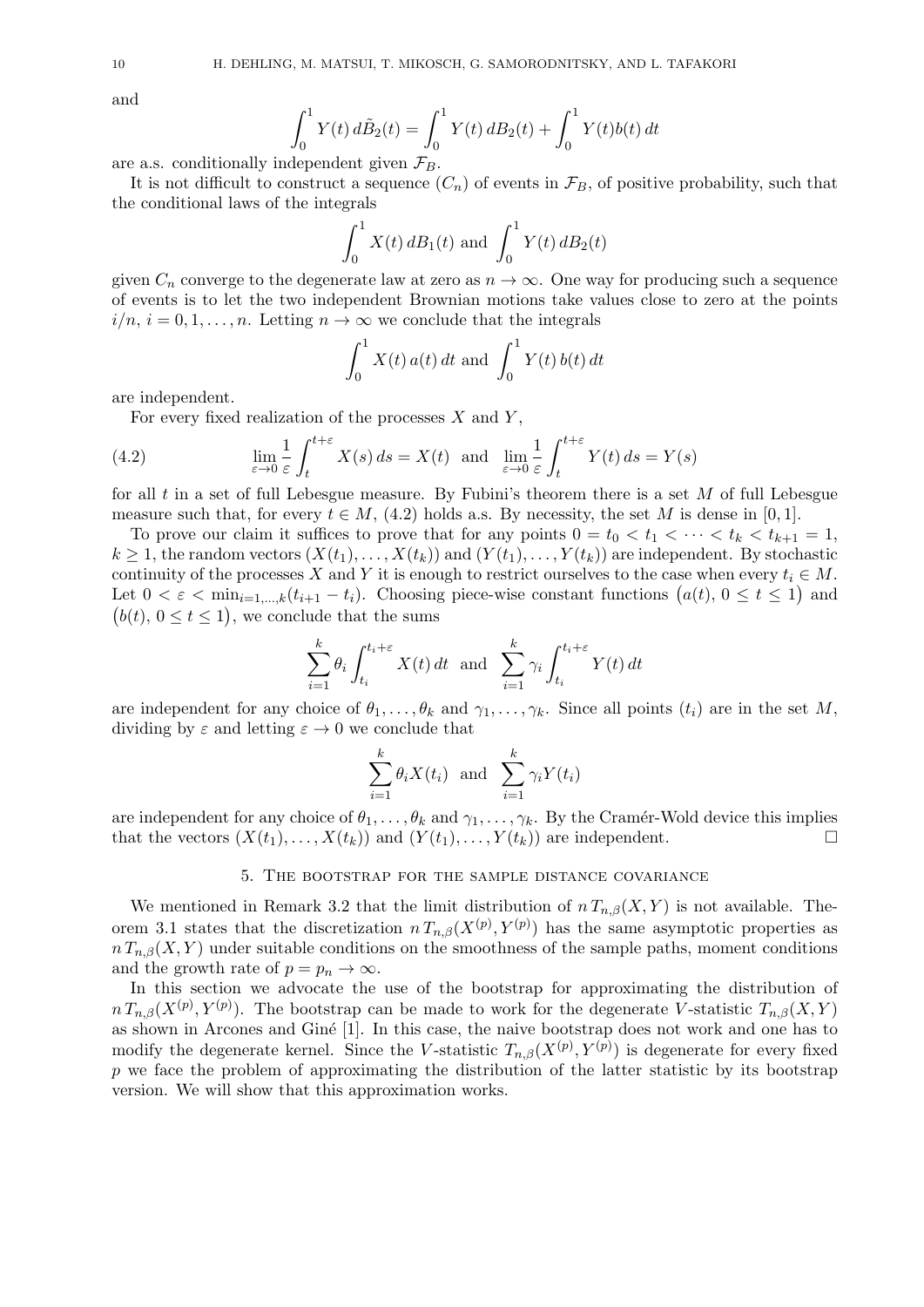We will make use of a modification of Lemma 2.2 in Dehling and Mikosch [5], which deals with *U*-statistics with a kernel defined on the Euclidean space. We work with a separable metric space *S*. For  $m \geq 1$ , let  $h : S^m \mapsto \mathbb{R}$  be a symmetric function. Let  $(X_i^{(1)}$  $i^{(1)}$ ,  $X_i^{(2)}$ ),  $i = 1, 2, \ldots$ , be an  $S \times S$ -valued iid sequence with marginal laws  $\mathcal{L}(X^{(1)}) = F$  and  $\mathcal{L}(X^{(2)}) = G$ , respectively. On the subset of probability measures on *S*,

$$
\Gamma_{2,h} = \left\{ H : \mathbb{E}[h^2(Z_1,\ldots,Z_m)] < \infty \quad \text{for iid } (Z_i) \text{ with common law } H \right\},
$$

we define the semi-metric

$$
d_{2,h}(F,G) = \inf \left\{ \left( \mathbb{E} \left[ \left( h(X_1^{(1)}, \ldots, X_m^{(1)}) - h(X_1^{(2)}, \ldots, X_m^{(2)}) \right)^2 \right] \right)^{1/2} \right\},\right\}
$$

where the infimum is taken over all random elements  $(X_1^{(1)})$  $X_1^{(1)}, \ldots, X_m^{(1)}, X_1^{(2)}, \ldots, X_m^{(2)}$  in  $S^{2m}$  such that  $(X_i^{(1)}$  $\mathbf{x}_i^{(1)}, \mathbf{x}_i^{(2)}$ ,  $i = 1, \ldots, m$ , are iid *S*<sup>2</sup>-valued random elements,  $X_i^{(1)}$  $Y_i^{(1)}$  has law *F* and  $X_i^{(2)}$  $i^{(2)}$  has law *G*. The fact that  $d_{2,h}$  is a semi-metric can be shown using similar arguments as in the proof of Lemma 8.1 in Bickel and Freedman [2] that discusses the properties of the related Wasserstein metric  $d_2$  on a subset of probability measures on  $\mathbb{R}$ ,  $\Gamma_2 = \{H : \mathbb{E}_H[Z^2] < \infty\}$ , defined by

$$
d_2(F, G) = \inf \left\{ \left( \mathbb{E} \left[ |A - B|^2 \right] \right)^{1/2} : \mathcal{L}(A) = F, \mathcal{L}(B) = G \right\}.
$$

Let  $m \geq 2$  and choose  $H \in \Gamma_{2,h}$ . Define a function on  $S \times S$  by

(5.1) 
$$
h_2(x, y; H) = \mathbb{E}[h(x, y, Z_3, \dots, Z_m)] - \mathbb{E}[h(x, Z_2, \dots, Z_m)] - \mathbb{E}[h(Z_1, y, Z_3, \dots, Z_m)] + \mathbb{E}[h(Z_1, \dots, Z_m)],
$$

where  $(Z_i)$  are iid with common law *H*. The proof of the following result is completely analogous to that of Lemma 2.2 in Dehling and Mikosch [5].

 $\bf{Lemma \ 5.1.} \ \ Let \ F,G \ be \ in \ \Gamma_{2,h}, \ (X^{(1)}_i)$  $f_j^{(1)}$ ) *iid with common law F, and*  $(X_j^{(2)})$ *j* ) *iid with common law G. Then for any*  $n \geq 1$ *,* 

$$
d_2\Big(\mathcal{L}\big(\frac{1}{n}\sum_{1\leq i\neq j\leq n}h_2(X_i^{(1)},X_j^{(1)};F)\big),\mathcal{L}\big(\frac{1}{n}\sum_{1\leq i\neq j\leq n}h_2(X_i^{(2)},X_j^{(2)};G)\big)\Big)\leq 2^{5/2}d_{2,h}(F,G).
$$
\n(5.2)

For an *S*-valued iid sequence  $(Z_i)$  with common law  $F \in \Gamma_{2,h}$  and  $n \geq 1$  we denote by  $F_n$  the empirical law of  $Z_1, \ldots, Z_n$ . Consider an iid sequence  $(Z_{ni}^*)$  with the law  $F_n$ , that is, given that law, independent of  $(Z_i)$ . The following result is analogous to Theorem 2.1 in [5].

**Corollary 5.2.** *Under the aforementioned conditions, and if also*  $\mathbb{E}[|h(Z_{i_1},...,Z_{i_m})|^2] < \infty$  *for all indices*  $1 \leq i_1 \leq \ldots \leq i_m \leq m$ *, we have* 

$$
d_2\Big(\mathcal{L}\big(\frac{1}{n}\sum_{1\leq i\neq j\leq n}h_2(Z^*_{ni},Z^*_{nj};F_n)\big),\mathcal{L}\big(\frac{1}{n}\sum_{1\leq i\neq j\leq n}h_2(Z_i,Z_j;F)\big)\Big)\to 0\,,
$$

*for almost all realizations of*  $(Z_i)$ *.* 

*Proof.* By (5.2), it suffices to show that  $d_{2,h}(F_n, F) \to 0$ , almost surely. By Varadarajan's theorem (see Billingsley [3], p.29) the empirical distribution  $F_n$  converges weakly to the distribution  $F$ , for almost all realizations  $(z_i)_{i\geq 1}$  of  $(Z_i)_{i\geq 1}$ . Thus, by Skorokhod's theorem, there exist a sequence of random variables  $(Z_n^*)_{n\geq 1}$  such that  $Z_n^*$  has distribution  $F_n$ , and an  $F$ -distributed random variable  $\tilde{Z}$  such that  $Z_n^* \to \tilde{Z}$  almost surely. We now take *m* iid copies of the pair  $(Z_n^*, \tilde{Z})$ , which we denote  $\text{by } (Z_{n1}^*, \tilde{Z}_1), \ldots, (Z_{nm}, \tilde{Z}_m).$  Then

$$
(Z_{n1}^*,..., Z_{nm}^*) \to (\tilde{Z}_1,...,\tilde{Z}_m)
$$
, almost surely.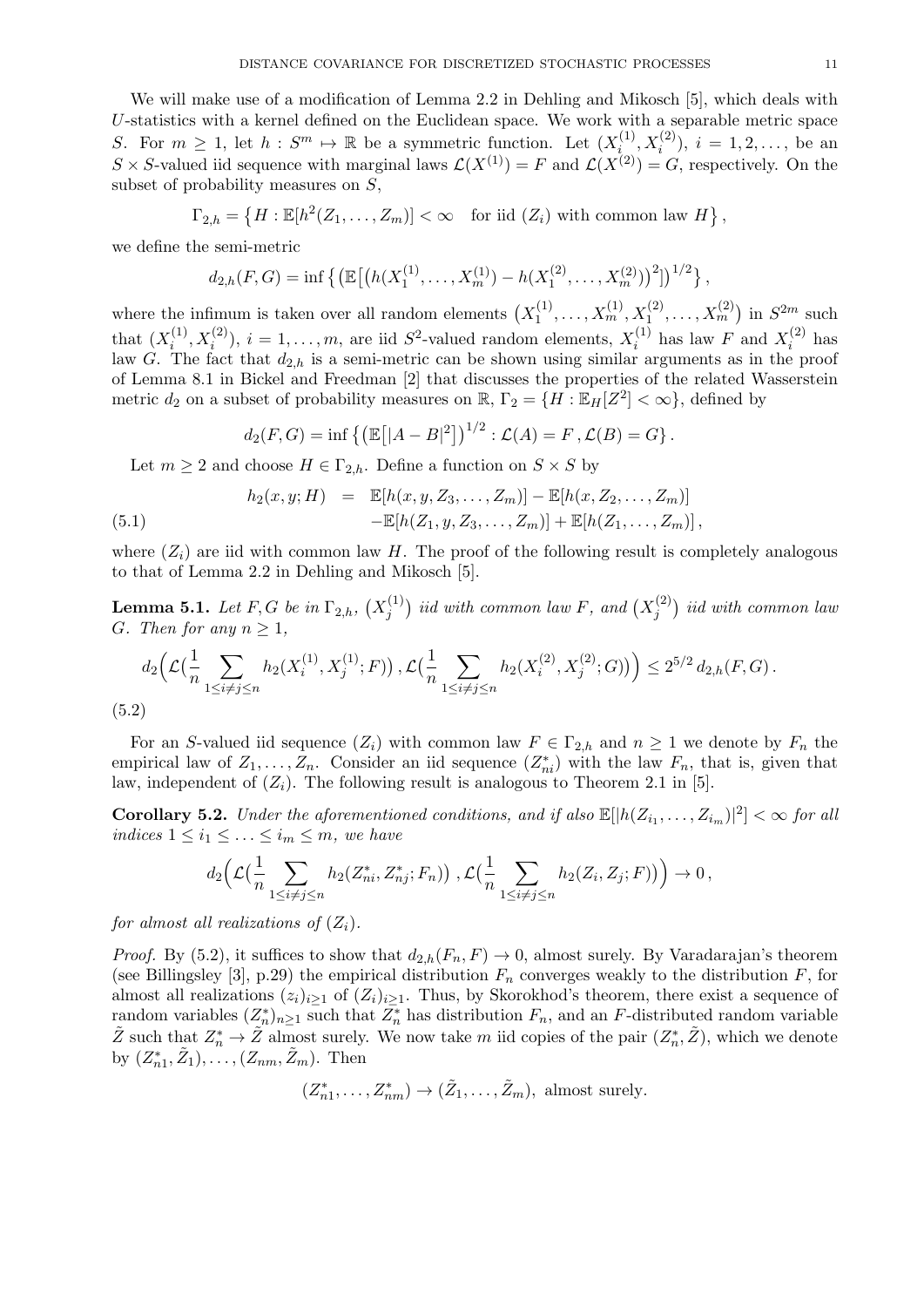Moreover, by definition of  $d_{2,h}$ , we have

$$
d_{2,h}(F_n, F) \leq \left( \mathbb{E} \left[ (h(Z_{n1}^*, \ldots, Z_{nm}^*) - h(\tilde{Z}_1, \ldots, \tilde{Z}_m))^2 \right] \right)^{1/2}.
$$

It suffices to show that the right-hand side converges to 0 as  $n \to \infty$ . For any  $\epsilon > 0$ , we can find a bounded continuous function  $g: S^m \to \mathbb{R}$  such that

$$
\mathbb{E}\left[ (h(\tilde{Z}_1,\ldots,\tilde{Z}_m)-g(\tilde{Z}_1,\ldots,\tilde{Z}_m))^2\right]\leq \epsilon.
$$

By Lebesgue's dominated convergence theorem, we obtain

$$
\mathbb{E}\left[ (g(Z_{n,1}^*,\ldots,Z_{n,m}^*)-g(\tilde{Z}_1,\ldots,\tilde{Z}_m))^2\right]\to 0.
$$

The strong law of large numbers for *U*-statistics implies that

$$
\mathbb{E} [(h(Z_{n,1}^*,...,Z_{n,m}^*) - g(Z_{n,1}^*,...,Z_{n,m}^*))^2] = \frac{1}{n^m} \sum_{1 \le i_1,...,i_m \le n} (h(z_{i_1},...,z_{i_m}) - g(z_{i_1},...,z_{i_m}))^2
$$
  

$$
\to \mathbb{E} (h(Z_1,...,Z_m) - g(Z_1,...,Z_m))^2 \le \epsilon.
$$

This finishes the proof. □

In what follows,  $(Z_i)$  will stand for the iid sequence of the pairs  $(X_i, Y_i)$ ,  $i = 1, 2, \ldots$ , used in the previous sections for defining the quantities  $T_{n,\beta}(X,Y)$ . Correspondingly, we write  $(Z_i^{(p)})$  $\binom{p}{i}$  for the sequence of the discretizations  $(X_i^{(p)})$  $\mathcal{I}_i^{(p)}, Y_i^{(p)}$ ,  $i = 1, 2, \ldots$ , with generic element  $Z^{(p)}$ . For the ease of presentation we focus on the case  $\beta = 1$  and suppress  $\beta$  in the notation. We consider only the case when *X,Y* have finite second moments. A generic element  $Z = (X, Y)$  has trajectory  $(x, y)$  assuming values in a function space *S* where  $x, y$  are defined on [0, 1] and are Riemann square-integrable.

Under the hypothesis that *X, Y* are independent,  $T_n(X, Y)$  has representation as a *V*-statistic of order 4 with a 1-degenerate symmetric kernel  $h_4 = h(x_1, x_2, x_3, x_4)$ ; see Appendix A, where we also show that, when scaled by *n*, the limits of  $T_n(X, Y)$  and the corresponding normalized U-statistic (which is obtained by ignoring all summands  $h(Z_{i_1}, Z_{i_2}, Z_{i_3}, Z_{i_4})$  with the property  $i_j = i_k$  for  $j \neq k$ ) differ by an additive constant. Applying the Hoeffding decomposition to this *U*-statistic, the limiting distribution of  $nT_n(X, Y)$  coincides, up to a scale change, with the limiting distribution of the following normalized *U*-statistic:

$$
U_n(Z) = \frac{1}{n} \sum_{1 \le i \ne j \le n} h_2(Z_i, Z_j; F_Z)
$$

where  $F_Z = F_X \times F_Y$  and  $h_2$  is defined in (5.1). Arcones and Giné [1] proved that the correct bootstrap version of  $n T_n(X, Y)$  is

$$
U_n(Z^*) = \frac{1}{n} \sum_{1 \le i \ne j \le n} h_2(Z_{ni}^*, Z_{nj}^*; F_{n,Z}),
$$

where  $F_{n,Z}$  is the empirical distribution of the iid sample  $Z_1, \ldots, Z_n$ . The fact that the limiting distributions of  $U_n(Z)$  and  $U_n(Z^*)$  coincide follows from Corollary 5.2.

Our program for the remainder of this section is to show that we are allowed to replace  $Z = (X, Y)$ by the corresponding discretizations  $Z^{(p)} = (X^{(p)}, Y^{(p)})$  in the aforementioned *U*- and *V*-statistics, i.e., we will show that suitable bootstrap versions of  $n T_{n,\beta}(X,Y)$  and  $n T_{n,\beta}(X^{(p)},Y^{(p)})$  have the same limiting distribution. We start by showing that  $U_n(Z)$  and  $U_n(Z^{(p)})$  are close in the sense of the  $d_2$ -metric.

#### **Lemma 5.3.** *Assume the following conditions:*

1. *X, Y are independent and have finite second moments.*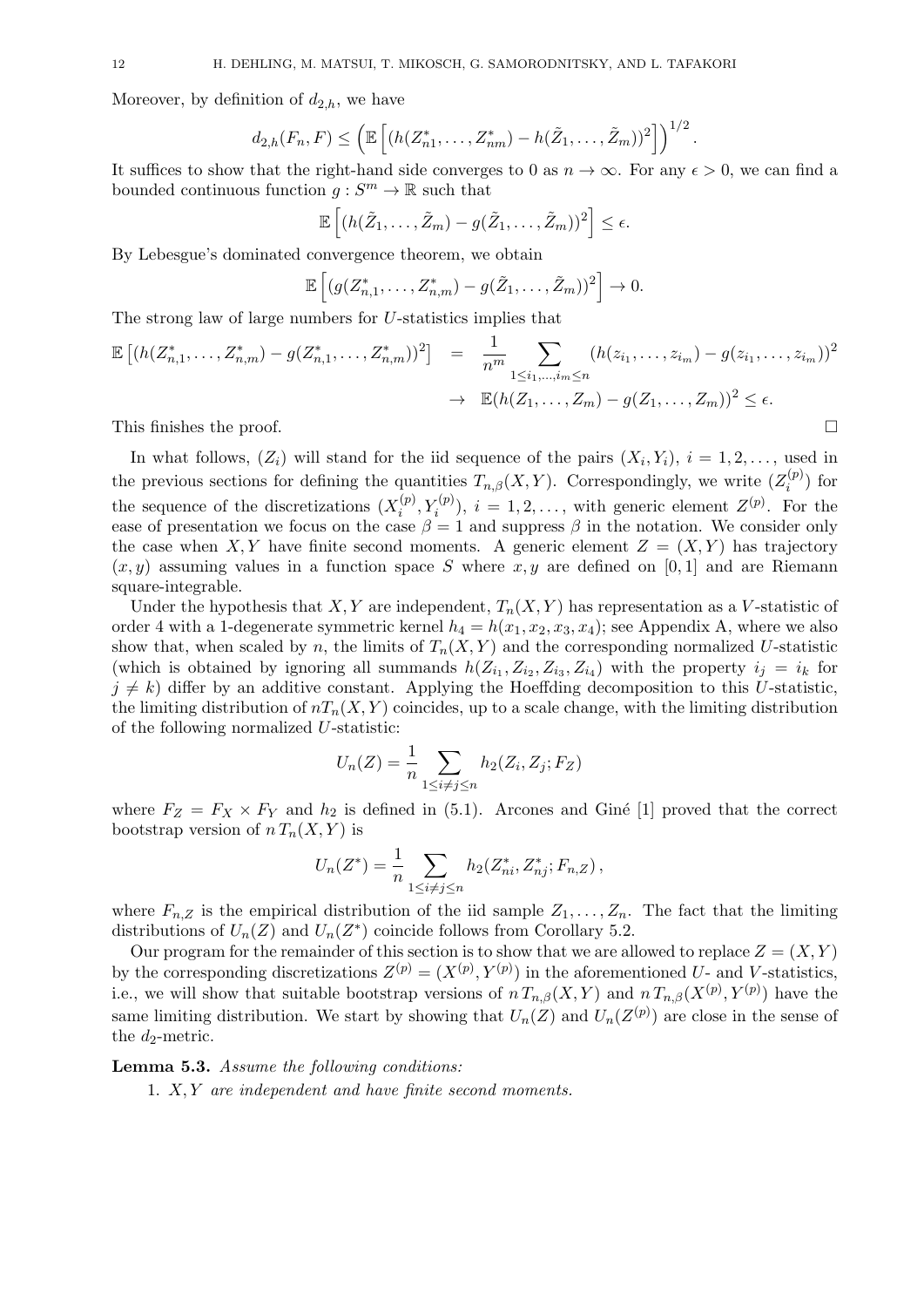2. *Condition* (A1) *holds.*

3.  $\delta_n \to 0$  *as*  $n \to \infty$ .

*Then*

$$
d_2(\mathcal{L}(U_n(Z)); \mathcal{L}(U_n(Z^{(p)}))) \leq c \,\delta_n^{(\gamma_X \wedge \gamma_Y)/2} \to 0\,.
$$

*Proof.* By (5.2), with *h* given by (A.1), we have

$$
d_2(\mathcal{L}(U_n(Z)); \mathcal{L}(U_n(Z^{(p)})) \leq c \{\mathbb{E}[(h(Z_1, ..., Z_4) - h(Z_1^{(p)}, ..., Z_4^{(p)}))^2]\}^{1/2}
$$
  
=  $c \{\mathbb{E}[(f(Z_1, ..., Z_4) - f(Z_1^{(p)}, ..., Z_4^{(p)}))^2]\}^{1/2}$   
 $\leq c (\mathbb{E}I_1^2 + \mathbb{E}I_2^2 + \mathbb{E}I_3^2)^{1/2},$ 

where

$$
I_1 = \|X_1 - X_2\|_2 \|Y_1 - Y_2\|_2 - \|X_1^{(p)} - X_2^{(p)}\|_2 \|Y_1^{(p)} - Y_2^{(p)}\|_2 ,
$$
  
\n
$$
I_2 = \|X_1 - X_2\|_2 \|Y_3 - Y_4\|_2 - \|X_1^{(p)} - X_2^{(p)}\|_2 \|Y_3^{(p)} - Y_4^{(p)}\|_2 ,
$$
  
\n
$$
I_3 = \|X_1 - X_2\|_2 \|Y_1 - Y_3\|_2 - \|X_1^{(p)} - X_2^{(p)}\|_2 \|Y_1^{(p)} - Y_3^{(p)}\|_2 .
$$

The second moments are estimated as in Proposition 7.1 below. We have by (7.4),

$$
\mathbb{E}\big[\big(\|X_1 - X_2\|_2 - \|X_1^{(p)} - X_2^{(p)}\|_2\big)^2 \|Y_1 - Y_2\|_2^2\big] \le c \,\delta_n^{\gamma_X}
$$

and

$$
\mathbb{E}\big[\|X_1^{(p)} - X_2^{(p)}\|_2^2 \left(\|Y_1 - Y_2\|_2 - \|Y_1^{(p)} - Y_2^{(p)}\|_2\right)^2\big] \leq c \,\delta_n^{\gamma_Y}.
$$

That is,  $\mathbb{E}[I_1^2] \leq c \, \delta_n^{\gamma_X \wedge \gamma_Y}$ . The second moments of  $I_2, I_3$  can be bounded by the same quantities.  $\Box$ 

Our next goal is to show that, under appropriate assumptions, the difference between the laws of  $U_n(Z^*)$  and  $U_n(Z^{(p)*})$  asymptotically vanishes.

**Lemma 5.4.** *Consider the following conditions:*

1. *X, Y are independent and have finite second moments.* 2a. *Condition* (A1) *holds.* 2b.  $\mathbb{E}[|X(t) - X(s)|^4] \le c |t - s|^{\widetilde{\gamma}_X}$  and  $\mathbb{E}[|Y(t) - Y(s)|^4] \le c |t - s|^{\widetilde{\gamma}_Y}$  hold. 3a.  $\sum_{n=1}^{\infty} \delta_n^{\gamma_X \wedge \gamma_Y} < \infty$ . 3b.  $\sum_{n=1}^{\infty} \left( \delta_n^{2(\gamma_X \wedge \gamma_Y)} + n^{-1} \delta_n^{\gamma_X \wedge \gamma_Y} \right) < \infty.$ *If either* 1, 2a, 3a *or* 1, 2a, 2b, 3b *hold then*

 $d_2(\mathcal{L}(U_n(Z^*)) , \mathcal{L}(U_n(Z^{(p)*}))) \to 0$ 

*for a.e. realization of*  $(Z_i)$ *.* 

*Proof.* With *h* given by (A.1), by Lemma 5.1 it is enough to prove that  $d_{2,h}(\mathcal{L}(Z^*), \mathcal{L}(Z^{(p)*})) \to 0$ for a.e. realization of  $(Z_i)$ . We have

$$
d_{2,h}(n) := d_{2,h}(\mathcal{L}(Z^*), \mathcal{L}(Z^{(p)*}))
$$
  
\n
$$
\leq \left( \mathbb{E}_{F_n} \left[ \left( h(Z_1^*, Z_2^*, Z_3^*, Z_4^*) - h(Z_1^{(p)*}, Z_2^{(p)*}, Z_3^{(p)*}, Z_4^{(p)*}) \right)^2 \right] \right)^{1/2}
$$
  
\n
$$
= \frac{1}{n^2} \left( \sum_{1 \leq i_1, i_2, i_3, i_4 \leq n} \left( h(Z_{i_1}, Z_{i_2}, Z_{i_3}, Z_{i_4}) - h(Z_{i_1}^{(p)}, Z_{i_2}^{(p)}, Z_{i_3}^{(p)}, Z_{i_4}^{(p)}) \right)^2 \right)^{1/2}
$$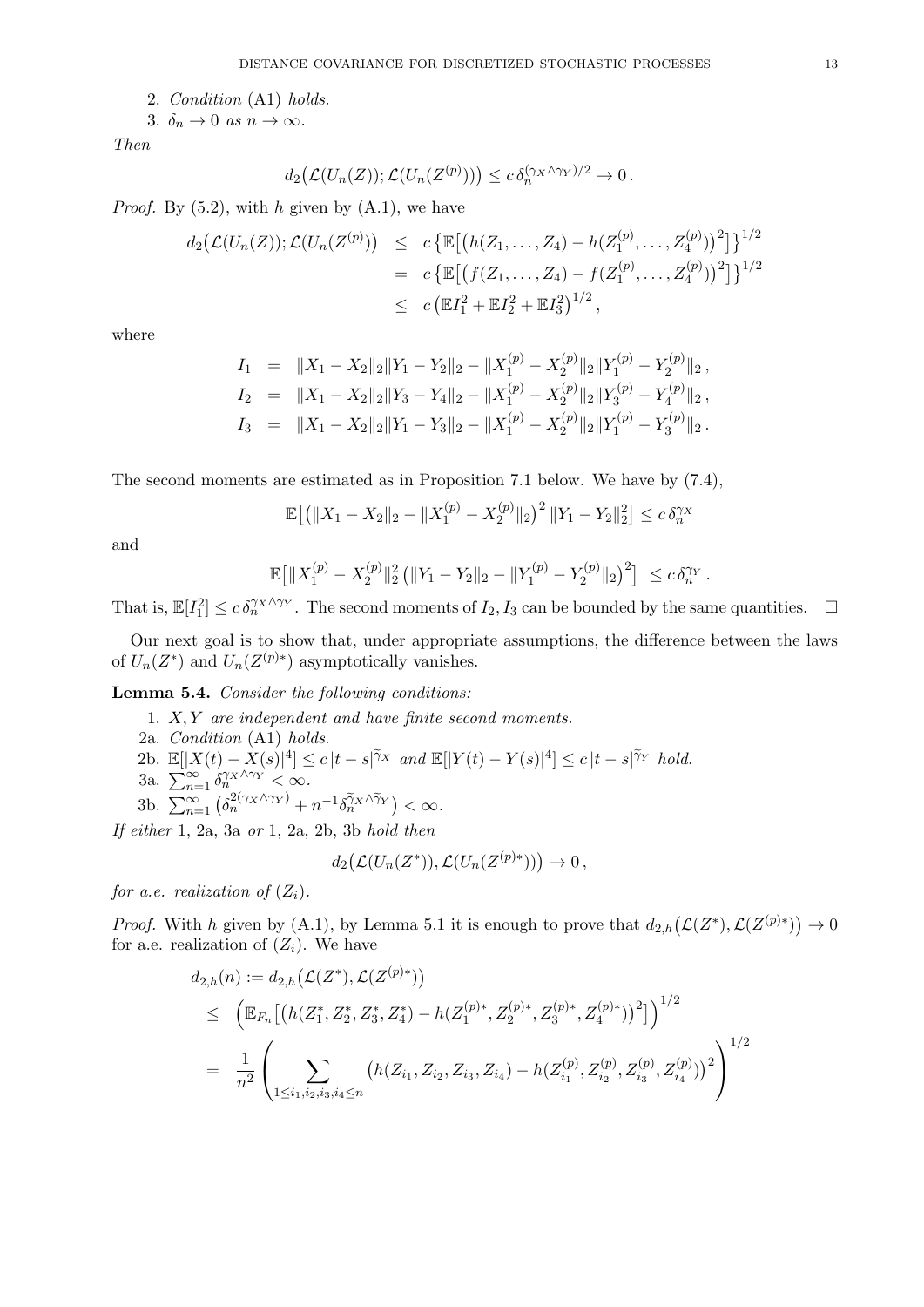$$
\leq \frac{1}{n^2} \left( \sum_{1 \leq i_1, i_2, i_3, i_4 \leq n} \left( f(Z_{i_1}, Z_{i_2}, Z_{i_3}, Z_{i_4}) - f(Z_{i_1}^{(p)}, Z_{i_2}^{(p)}, Z_{i_3}^{(p)}, Z_{i_4}^{(p)}) \right)^2 \right)^{1/2}.
$$

We first show that the right-hand side converges to zero under the assumption that 1, 2a, and 3a hold. Using (A1), we obtain

$$
\mathbb{E}[d_{2,h}(\mathcal{L}(Z^*), \mathcal{L}(Z^{(p)*}))]^2 \leq \sum_{\substack{1 \leq j_1, j_2, j_3, j_4 \leq 4}} \mathbb{E}[(f(Z_{j_1}, \dots, Z_{j_4}) - f(Z_{j_1}^{(p)}, \dots, Z_{j_4}^{(p)}))^2] \leq c \delta_n^{\gamma_X \wedge \gamma_Y}.
$$

Thus, if  $\sum_n \delta_n^{\gamma_X \wedge \gamma_Y} < \infty$  applications of Markov's inequality and the Borel-Cantelli lemma yield that  $d_{2,h}(\mathcal{L}(Z^*), \mathcal{L}(Z^{(p)*})) \to 0$  a.s. as  $n \to \infty$ .

Now assume that 1, 2a, 2b and 3b hold. Using standard calculations for *U*-statistics, we have

$$
\operatorname{var}(d_{2,h}^{2}(n)) \leq c \sum_{1 \leq j_1, j_2, j_3, j_4 \leq 4} \left[ n^{-1} \operatorname{var} \left( \left( h(Z_{j_1}, \ldots, Z_{j_4}) - h(Z_{j_1}^{(p)}, \ldots, Z_{j_4}^{(p)}) \right)^2 \right) + \left( \mathbb{E} \left[ \left( h(Z_{j_1}, \ldots, Z_{j_4}) - h(Z_{j_1}^{(p)}, \ldots, Z_{j_4}^{(p)}) \right)^2 \right] \right)^2 \right] = J_1 + J_2.
$$

We have  $J_2 = O(\delta_n^{2(\gamma_X \wedge \gamma_Y)})$ . We can handle  $J_1$  similarly to the proof of Lemma 5.3. For example,

$$
\mathbb{E}[||X_1 - X_1^{(p)}||_2^4] = \mathbb{E}\Big[\Big(\int_0^1 (X(u) - X^{(p)}(u))^2 du\Big)^2\Big] \leq c \int_0^1 \mathbb{E}[(X(u) - X^{(p)}(u))^4] du \leq c \delta_n^{\gamma_X}.
$$

Now  $d_{2,h}(n) \stackrel{\text{a.s.}}{\rightarrow} 0$  as  $n \rightarrow \infty$  follows by an application of Markov's inequality of order 2, the Borel-Cantelli lemma and since  $\sum_{n} (n^{-1} \delta_n^{\tilde{\gamma}_X \wedge \tilde{\gamma}_Y} + \delta_n^{2(\gamma_X \wedge \gamma_Y)}) < \infty$ . We omit further details.

Combining the previous arguments, a natural bootstrap version of the degenerate *V* -statistic  $n T_n(X^{(p)}, Y^{(p)})$  is given by  $U_n(Z^{(p)*})$ .

**Proposition 5.5.** *Assume the conditions of Lemma 5.4. Then*

$$
d_2\big(\mathcal{L}(U_n(Z)),\mathcal{L}(U_n(Z^{(p)*}))\big)\to 0
$$

*for a.e. realization of*  $(Z_i)$ *.* 

For an application of the bootstrapped sample distance correlation  $nR_n(X^{(p)}, Y^{(p)})$  we still miss one step in the derivation of the bootstrap consistency: we also need to prove that the denominator quantities converge a.s.

$$
T_n(X^{(p)}, X^{(p)}) \stackrel{\text{a.s.}}{\to} T(X, X)
$$
 and  $T_n(Y^{(p)}, Y^{(p)}) \stackrel{\text{a.s.}}{\to} T(Y, Y)$ ,  $n \to \infty$ .

In Lemma 7.4 we provide sufficient conditions for this to hold.

### 6. Simulations

In this section we illustrate the theoretical results in a small simulation study.

We start with identically distributed fractional Brownian motions (fBM) *X, Y* on [0*,* 1] with Hurst coefficient *H* and correlation  $\rho$  where the dependence between X and Y is given by the covariance function

$$
cov(X(s), Y(t)) = \frac{\rho}{2} \{ |s|^{2H} + |t|^{2H} - |t - s|^{2H} \}, \qquad s, t \in [0, 1].
$$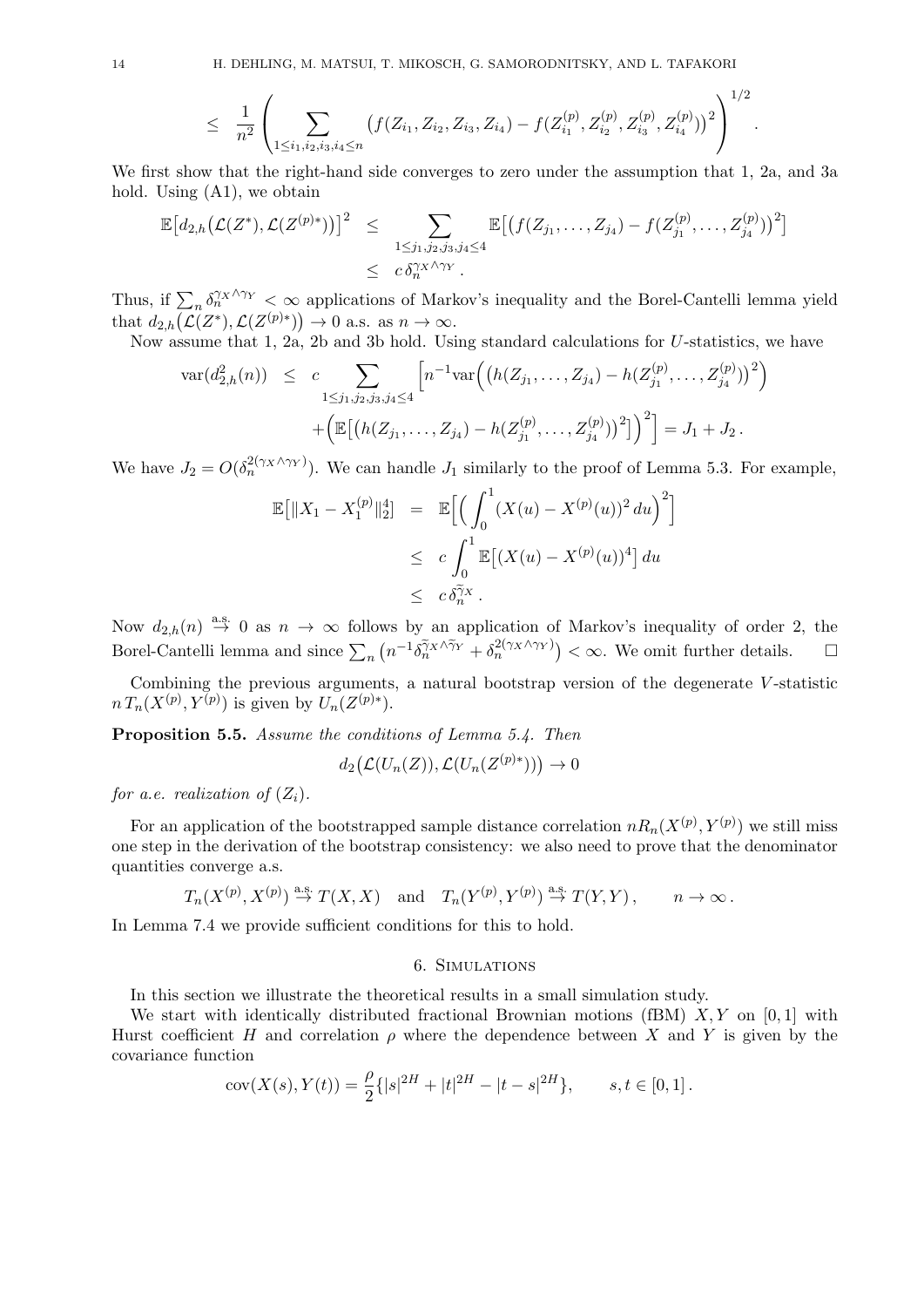If  $X = Y$  we also set  $\rho = 1$ . Note that, for  $H = 1/2$ , the right-hand side collapses into  $\rho(s \wedge \theta)$  $t$ ), corresponding to Brownian motions  $X, Y$ . The top graph in Figure 1 nicely illustrates the consistency of the sample correlation  $R_n(X^{(p)}, Y^{(p)})$  for independent *X* and *Y* ( $\rho = 0$ ). In the top row we fix  $p = 100$  and increase *n* from 100 to 400, and we choose  $H = 1/4$ ,  $H = 1/2$  (BM) and  $H = 3/4$ . Apparently, we can see the influence of the smoothness of the sample paths: the larger *H* the larger  $\gamma_X = \gamma_Y = 2H$  (see Example 2.3), the smoother the sample paths and the closer  $R_n(X^{(p)}, Y^{(p)})$  to zero; see also the upper bounds in Proposition 7.1. In the bottom row we show  $R_n(X^{(p)}, Y^{(p)})$  for dependent *X* and *Y* with  $\rho = 0.5$ . We again choose  $H = 1/4$ ,  $H = 1/2$  (BM) and  $H = 3/4$ , fix  $p = 100$  and increase *n* from 100 to 300. In the bottom graphs the sample distance correlation converges to some positive constants; we see a clear difference between the independent and dependent cases.



FIGURE 1. Boxplots for  $R_n(X^{(p)}, Y^{(p)})$  simulated fBMs  $X, Y$  with  $H = 1/4, 1/2, 3/4$ (from left to right),  $p = 100$  and increasing sample sizes *n*. Top: iid fBMs *X,Y*. Each boxplot is based on 500 replications. Bottom: identically distributed fBMs *X, Y* with correlation  $\rho = 0.5$ . Each boxplot is based on 300 replications.

In Figure 2 we illustrate the performance of the sample distance correlation  $R_n(X^{(p)}, Y^{(p)})$  when *X* and *Y* are independent (possibly with distinct distributions) non-Gaussian processes. We treat three cases, including heavy-tailed processes:  $X, Y$  are iid geometric BMs (left),  $X, Y$  are iid  $\alpha$ stable Lévy motions (middle), *X* is a geometric BM and *Y* an  $\alpha$ -stable Lévy motion (right). For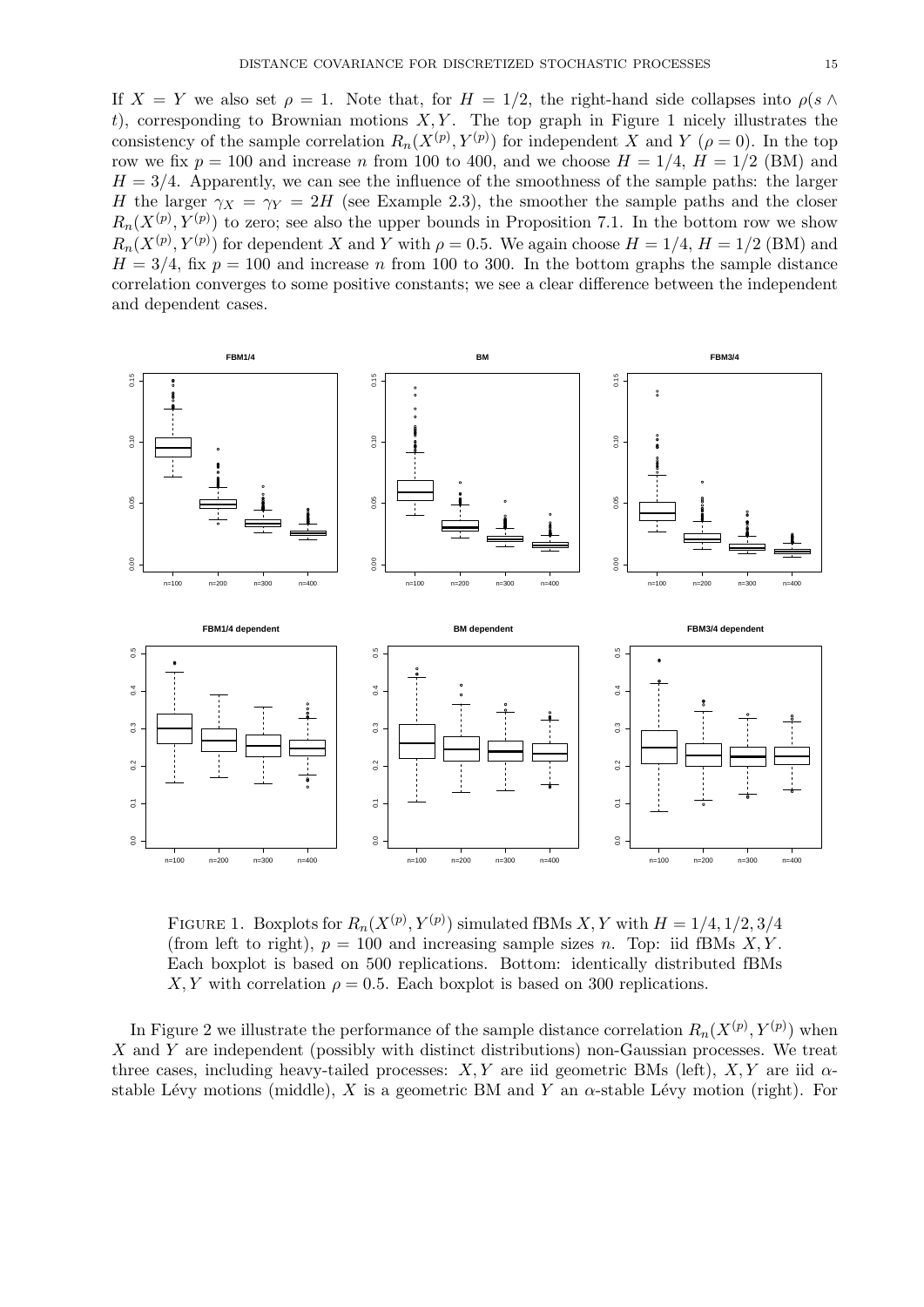geometric BM we choose the parametrization

$$
X(t) = \exp\left((1 - 0.7^2/2)t + 0.7B(t), \quad t \in [0, 1],\right)
$$

where  $\mu = 1$  (drift),  $\sigma = 0.7$  (volatility) and *B* is standard BM. The parameters of the *α*-stable Lévy motions are  $(\alpha, \beta, \mu, \sigma) = (1.8, 0.3, 0.1);$  cf. [13, Ex. 3.1.3]. We fix  $p = 100$  and increase *n* from 100 to 300. Also in these non-Gaussian settings the boxplots nicely illustrate consistency of  $R_n(X^{(p)}, Y^{(p)})$  even in the heavy-tailed *α*-stable case.



FIGURE 2. Boxplots for  $R_n(X^{(p)}, Y^{(p)})$  for simulated independent non-Gaussian processes  $X, Y, p = 100$  and increasing sample size *n*. Each boxplot is based on 500 replications. Left: iid geometric BMs  $X, Y$ . Middle: iid  $\alpha$ -stable Lévy motions *X, Y* . Right: independent geometric BM *X* and  $\alpha$ -stable Lévy motion *Y*.

In Figure 3 we study the influence of the size of p on the sample distance correlation for a given *n*. We choose  $p = 100$  (left) and  $p = 300$  (middle) while *X*, *Y* are independent BMs: there is hardly any difference between the left and middle graphs for a given *n*. In the right graph we choose iid  $\alpha$ -stable Lévy motions *X, Y* with the same parameters as before. We increased *p* from 100 to 1000 and fix  $n = 100$ . Again, one can hardly see any difference between the boxplots. These observations are not surprising – in view of the definition of the distance correlation and the independence of  $X^{(p)}$  and  $Y^{(p)}$  for any *p*. However, it is perhaps unexpected that *n* and *p* may have similar size and still provide good approximations to zero.

In Figure 4 we visualize how the bootstrap works for the normalized sample distance correlations  $nR_n(X^{(p)}, Y^{(p)})$  for iid fBMs *X*, *Y*. We show histograms based on 500 replications of  $nR_n(X^{(p)}, Y^{(p)})$  and compare with the histograms based on 200 replications of the bootstrap version generated from a single sample. We see that the distributions of  $nR_n(X^{(p)}, Y^{(p)})$  and its bootstrap version are close to each other and get more concentrated.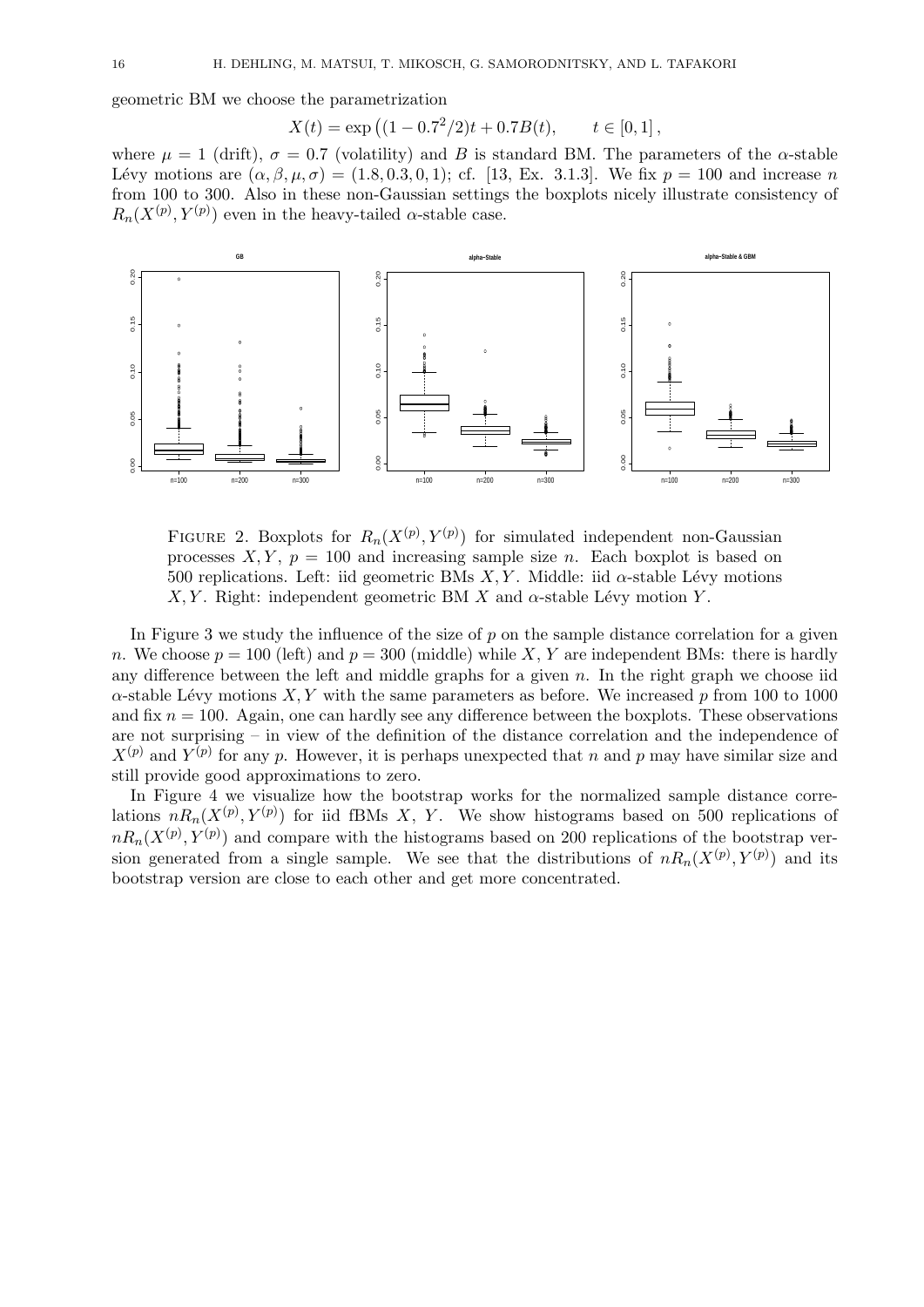

FIGURE 3. Boxplots for  $R_n(X^{(p)}, Y^{(p)})$  for different p. Left and middle: X, Y are iid BMs. For each  $p = 100$  (left) and  $p = 300$  (middle) we take three distinct sample sizes  $n = 100, 200, 300$ . The boxplots are based on 300 replications. Right: *X*, *Y* are iid *α*-stable Lévy motions,  $n = 100$  is fixed while  $p = 100, 500, 1000$ . The boxplots are based on 500 replications.

# 7. Proof of Theorem 3.1

We prove the theorem by a series of auxiliary results.

**Proposition 7.1.** *Assume the conditions* 1.-4. *of Theorem 3.1.*

1. If also (A1) holds then there is c such that for any  $n \geq 1$ ,

$$
\mathbb{E}\big[|T_{n,\beta}(X^{(p)},Y^{(p)}) - T_{n,\beta}(X,Y)|\big] \leq c \,\delta_n^{(\gamma_X \wedge \gamma_Y) \,(\beta \wedge 1)/2} \,.
$$

2. *If also* (B1),(B2) *hold then there is c such that*

$$
\mathbb{E}\big[|T_{n,\beta}(X^{(p)},Y^{(p)}) - T_{n,\beta}(X,Y)|\big] \le c \left(p \,\delta_n^{(\beta/2 + \gamma_X \wedge \gamma_Y)}\right)^{(\beta \wedge 1)/\beta}.
$$

*Proof.* We start with the decomposition

(7.1) 
$$
T_{n,\beta}(X^{(p)}, Y^{(p)}) - T_{n,\beta}(X, Y) = I_1 + I_2 - 2I_3,
$$

where

$$
I_{1} = \frac{1}{n^{2}} \sum_{k,l=1}^{n} (||X_{k}^{(p)} - X_{l}^{(p)}||_{2}^{\beta}||Y_{k}^{(p)} - Y_{l}^{(p)}||_{2}^{\beta} - ||X_{k} - X_{l}||_{2}^{\beta}||Y_{l} - Y_{k}||_{2}^{\beta}),
$$
  
\n
$$
I_{2} = \frac{1}{n^{4}} \sum_{k,l=1}^{n} ||X_{k}^{(p)} - X_{l}^{(p)}||_{2}^{\beta} \sum_{k,l=1}^{n} ||Y_{k}^{(p)} - Y_{l}^{(p)}||_{2}^{\beta} - \frac{1}{n^{4}} \sum_{k,l=1}^{n} ||X_{k} - X_{l}||_{2}^{\beta} \sum_{k,l=1}^{n} ||Y_{k} - Y_{l}||_{2}^{\beta},
$$
  
\n
$$
I_{3} = \frac{1}{n^{3}} \sum_{k,l,m=1}^{n} ||X_{k}^{(p)} - X_{l}^{(p)}||_{2}^{\beta}||Y_{k}^{(p)} - Y_{m}^{(p)}||_{2}^{\beta} - \frac{1}{n^{3}} \sum_{k,l,m=1}^{n} ||X_{k} - X_{l}||_{2}^{\beta}||Y_{k} - Y_{m}||_{2}^{\beta}.
$$
  
\n(7.2)

We will find bounds for the absolute values of the expectations of these quantities. From now on, *c* denotes any positive constants whose values are not of interest.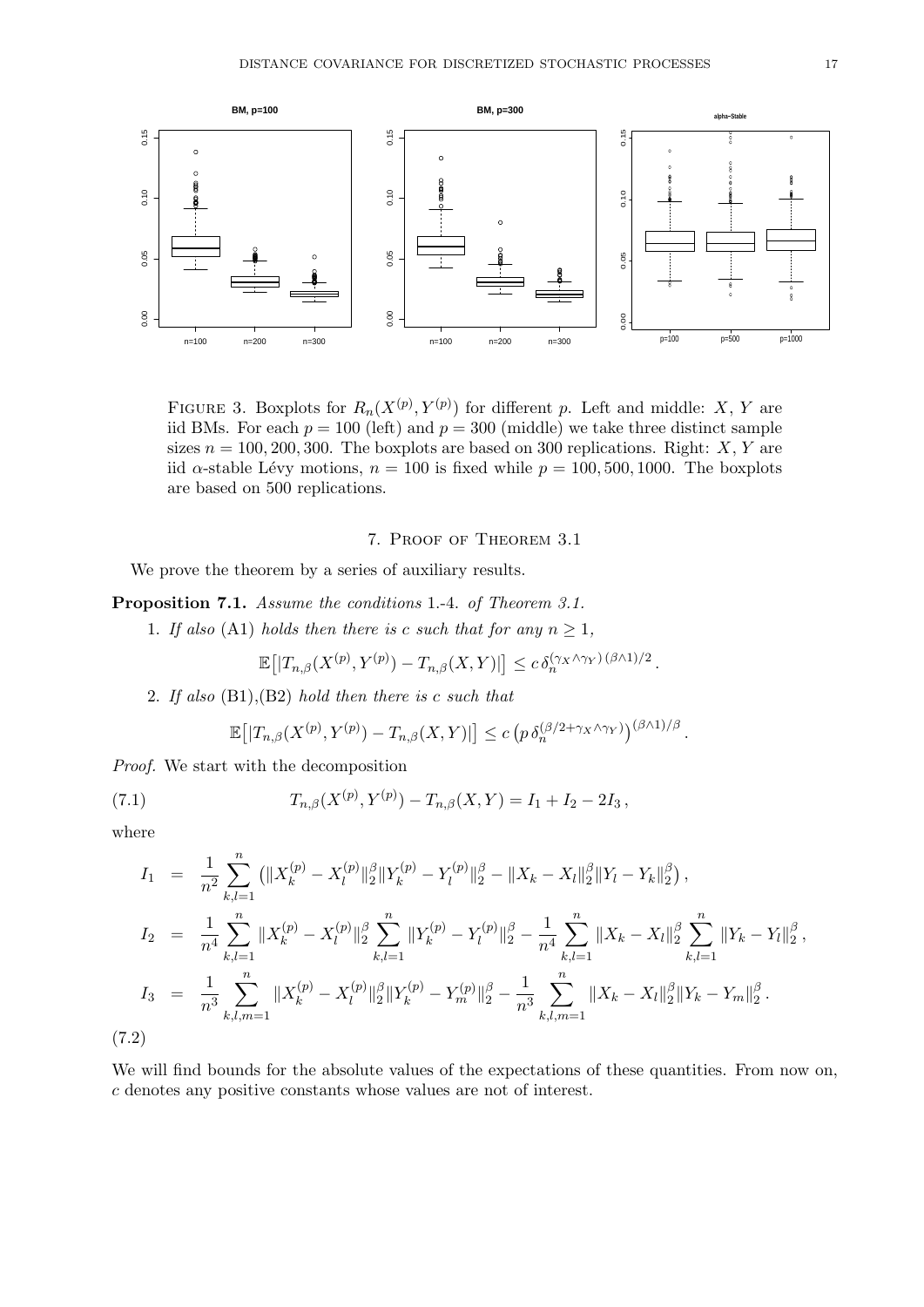

FIGURE 4. Comparison of histograms for  $nR_n(X^{(p)}, Y^{(p)})$  based on Monte Carlo simulation (blue) and bootstrap (pink) for iid fBMs *X*, *Y* with  $H = 1/4$ ,  $H = 1/2$ ,  $H = 3/4$  (from left to right). The sample size is  $n = 100$  (top) and  $n = 300$  (bottom) and  $p = 100$ . The histograms of  $nR_n(X^{(p)}, Y^{(p)})$  and the bootstrap version are based on 500 and 200 replications, respectively.

*First assume that* (*X, Y* ) *have finite second moment.* Observe that

$$
|I_{1}| \leq \frac{1}{n^{2}} \sum_{k,l=1}^{n} \left| \|X_{k}^{(p)} - X_{l}^{(p)}\|_{2}^{\beta} - \|X_{k} - X_{l}\|_{2}^{\beta} \right| \|Y_{k}^{(p)} - Y_{l}^{(p)}\|_{2}^{\beta}
$$

$$
+ \frac{1}{n^{2}} \sum_{k,l=1}^{n} \left| \|Y_{k}^{(p)} - Y_{l}^{(p)}\|_{2}^{\beta} - \|Y_{k} - Y_{l}\|_{2}^{\beta} \right| \|X_{k} - X_{l}\|_{2}^{\beta}
$$

$$
=: I_{11} + I_{12}.
$$

 $(7.3)$ 

By a symmetry argument, interchanging the roles of  $X$  and  $Y$ , it suffices to consider  $I_{11}$ . Using the independence of *X* and *Y* , we have

$$
\mathbb{E}[I_{11}] \leq \mathbb{E}\big[\big|\|X_1^{(p)} - X_2^{(p)}\|_2^{\beta} - \|X_1 - X_2\|_2^{\beta}\big|\big] \,\mathbb{E}[\|Y_1^{(p)} - Y_2^{(p)}\|_2^{\beta}].
$$

By Lyapunov's inequality,

$$
\mathbb{E}[\|Y_1^{(p)} - Y_2^{(p)}\|_2^{\beta}] \leq (\mathbb{E}[\|Y_1^{(p)} - Y_2^{(p)}\|_2^2])^{\beta/2}
$$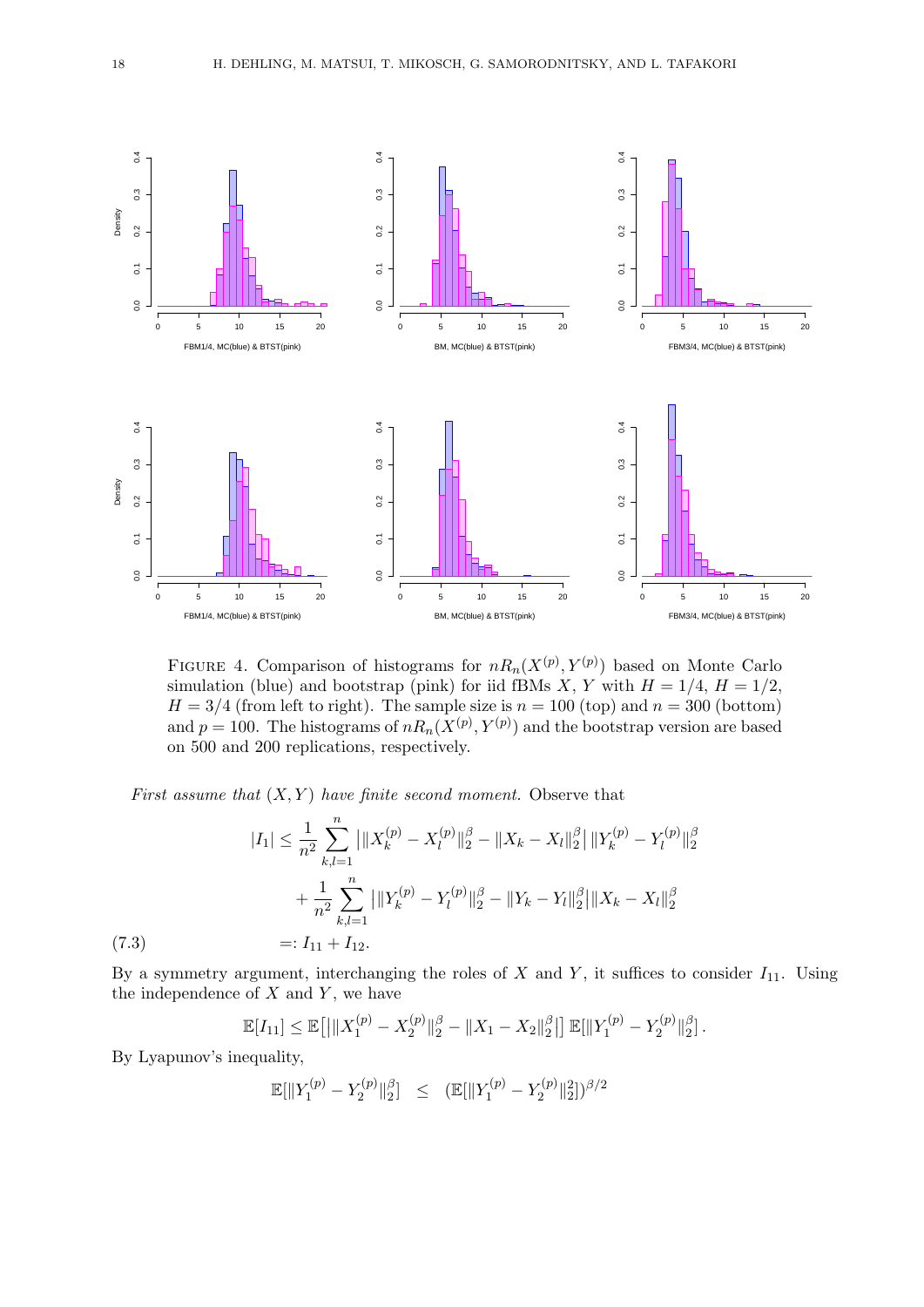$$
\leq c \left( \int_0^1 \mathrm{var}(Y^{(p)}(t)) \, dt \right)^{\beta/2} < \infty \, .
$$

Assume  $0 < \beta \leq 1$ . Then, by concavity and Jensen's inequality,

(7.4)  
\n
$$
\mathbb{E}\left[\left\|X_1^{(p)} - X_2^{(p)}\right\|_2^{\beta} - \left\|X_1 - X_2\right\|_2^{\beta}\right]\right]
$$
\n
$$
\leq \mathbb{E}\left[\left\|(X_1^{(p)} - X_2^{(p)}) - (X_1 - X_2)\right\|_2^{\beta}\right]
$$
\n
$$
= \mathbb{E}\left[\left(\sum_{i=1}^p \int_{\Delta_i} \left(\Delta X_1(t, t_i) - \Delta X_2(t, t_i)\right)^2 dt\right)^{\beta/2}\right]
$$
\n
$$
\leq \left(\sum_{i=1}^p \int_{\Delta_i} \text{var}\left(\Delta X_1(t, t_i) - \Delta X_2(t, t_i)\right) dt\right)^{\beta/2}
$$
\n
$$
= \left(\sum_{i=1}^p \int_{\Delta_i} \left(\text{var}(\Delta X_1(t, t_i)) + \text{var}(\Delta X_2(t, t_i))\right) dt\right)^{\beta/2}
$$
\n
$$
\leq c \delta_n^{\gamma_X \beta/2}.
$$

The last step follows from (A1). If  $1 < \beta < 2$ , we use the inequality  $|x^{\beta} - y^{\beta}| \leq \beta(x \vee y)^{\beta - 1}|y - x|$ for positive  $x, y$  and Hölder's inequality to obtain

$$
\mathbb{E}\left[\left|\|X_1^{(p)} - X_2^{(p)}\|_2^{\beta} - \|X_1 - X_2\|_2^{\beta}\right|\right] \n\leq c \mathbb{E}\left[\left(\|X_1^{(p)} - X_2^{(p)}\|_2^{\beta - 1} \vee \|X_1 - X_2\|_2^{\beta - 1}\right) \left|\|X_1^{(p)} - X_2^{(p)}\|_2 - \|X_1 - X_2\|_2\right|\right] \n\leq c \mathbb{E}\left[\left(\|X_1^{(p)} - X_2^{(p)}\|_2^{\beta - 1} \vee \|X_1 - X_2\|_2^{\beta - 1}\right) \|(X_1^{(p)} - X_2^{(p)}) - (X_1 - X_2)\|_2\right] \n(7.5) \n\leq c \left(\mathbb{E}\left[\|X_1^{(p)} - X_2^{(p)}\|_2^2 \vee \|X_1 - X_2\|_2^2\right]\right)^{(\beta - 1)/2} \left(\mathbb{E}\left[\|(X_1^{(p)} - X_1) - (X_2^{(p)} - X_2)\|_2^{2/(3 - \beta)}\right]\right)^{(3 - \beta)/2} \n= c P_1 P_2.
$$

Since  $(3 - \beta)^{-1} < 1$  the same arguments as in the case  $0 < \beta < 1$  yield  $P_2 \leq c \delta_n^{\gamma X/2}$ . Moreover, we have

$$
P_1^{2/(\beta-1)} \leq \mathbb{E}\big[\|X_1^{(p)} - X_2^{(p)}\|_2^2\big] + \mathbb{E}\big[\|X_1 - X_2\|_2^2\big] = P_{11} + P_{12}.
$$

It follows from Remark 2.1 that  $P_{12} < \infty$  and a similar argument yields  $P_{11} < \infty$ .

Summarizing the previous bounds for  $0 < \beta < 2$  under (A1), we have

$$
\mathbb{E}[I_{11}] \leq c \,\delta_n^{(\gamma_X \wedge \gamma_Y) (\beta \wedge 1)/2}.
$$

Now we turn to  $I_2$ . Observe that

$$
|I_2| \leq \frac{1}{n^2} \sum_{k,l=1}^n |||X_k^{(p)} - X_l^{(p)}||_2^{\beta} - \|X_k - X_l\|_2^{\beta} \Big| \frac{1}{n^2} \sum_{k,l=1}^n ||Y_k^{(p)} - Y_l^{(p)}||_2^{\beta} + \frac{1}{n^2} \sum_{k,l=1}^n ||X_k - X_l||_2^{\beta} \frac{1}{n^2} \sum_{k,l=1}^n |||Y_k^{(p)} - Y_l^{(p)}||_2^{\beta} - \|Y_k - Y_l\|_2^{\beta} \Big|,
$$

and a similar bound exists for  $|I_3|$ . The same arguments as above yield

$$
\mathbb{E}[|I_2 + I_3|] \le c \, \delta_n^{(\gamma_X \wedge \gamma_Y) (\beta \wedge 1)/2} \, .
$$

We omit further details.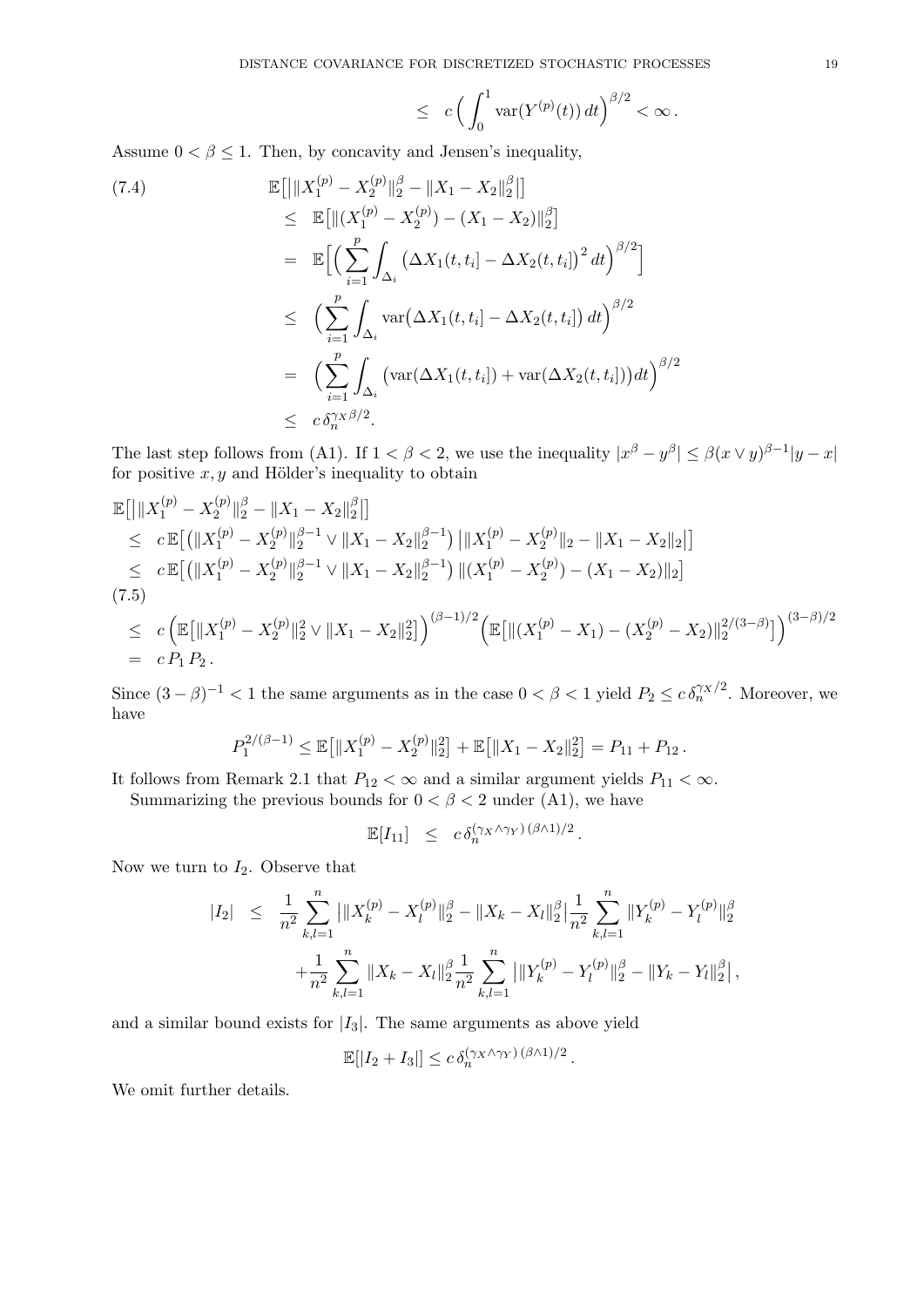*Next assume that*  $(X, Y)$  *have finite*  $\beta$ *th moment for some*  $\beta \in (0, 2)$ *.* We follow the patterns of the proof in the finite variance case. We start by bounding  $\mathbb{E}[|I_1|]$ . First assume  $\beta \in (0,1]$ . Following  $(7.4)$ , we have by  $(B2)$ ,

$$
\mathbb{E}\Big[\Big(\sum_{i=1}^p \int_{\Delta_i} \left(\Delta X_1(t,t_i) - \Delta X_2(t,t_i)\right)^2 dt\Big)^{\beta/2}\Big] \leq c \sum_{i=1}^p |\Delta_i|^{\beta/2} \mathbb{E}\big[\max_{t \in \Delta_i} \left|\Delta X(t,t_i)\right|^{\beta}\big] \leq c p \,\delta_n^{\beta/2 + \gamma_X}.
$$

Now assume  $1 < \beta < 2$ . Following (7.5), we have by Hölder's inequality,

$$
\mathbb{E}\left[\left|\|X_1^{(p)} - X_2^{(p)}\|_2^{\beta} - \|X_1 - X_2\|_2^{\beta}\right|\right] \n\leq c \mathbb{E}\left[\left(\|X_1^{(p)} - X_2^{(p)}\|_2^{\beta - 1} \vee \|X_1 - X_2\|_2^{\beta - 1}\right) \| (X_1^{(p)} - X_1) - (X_2^{(p)} - X_2) \|_2\right] \n\leq c \left(\mathbb{E}\left[\|X_1^{(p)} - X_2^{(p)}\|_2^{\beta} \vee \|X_1 - X_2\|_2^{\beta}\right]\right)^{(\beta - 1)/\beta} \left(\mathbb{E}\left[\|(X_1^{(p)} - X_1) - (X_2^{(p)} - X_2)\|_2^{\beta}\right]\right)^{1/\beta} \n(7.6) = c \widetilde{P}_1 \widetilde{P}_2.
$$

Proceeding as for  $0 < \beta < 1$ , we have

$$
\widetilde{P}_2 = \left( \mathbb{E} \left[ \left\| (X_1^{(p)} - X_1) - (X_2^{(p)} - X_2) \right\|_2^{\beta} \right] \right)^{1/\beta} \le c \left( p \, \delta_n^{\beta/2 + \gamma_X} \right)^{1/\beta}.
$$

We also have

$$
\widetilde{P}_1^{\beta/(\beta-1)} \leq \mathbb{E}\big[\|X_1^{(p)} - X_2^{(p)}\|_2^{\beta}\big] + \mathbb{E}\big[\|X_1 - X_2\|_2^{\beta}\big].
$$

The right-hand side is finite by assumption (B1). Collecting bounds for 0 *< β <* 2, we arrive at

$$
\mathbb{E}[|I_1|] \le c \left( p \, \delta_n^{\beta/2 + \gamma_X \wedge \gamma_Y} \right)^{1 \wedge \beta^{-1}}.
$$

The quantities  $\mathbb{E}[|I_i|], i = 2, 3$ , can be bounded in a similar way. □

Now we can finish the proof of the first two parts of Theorem 3.1. We assume that either (A1) or [(B1),(B2) and  $p \delta_n^{\beta/2+\gamma_X\wedge\gamma_Y} \to 0$ ] are satisfied. Under these assumptions, it follows from Proposition 7.1 that  $T_{n,\beta}(X,Y) - T_{n,\beta}(X^{(p)},Y^{(p)}) \stackrel{\mathbb{P}}{\rightarrow} 0$ . The quantity  $T_{n,\beta}(X,Y)$  can be written as a *V*-statistic of order 4 of the sample  $((X_i, Y_i))_{i=1,\dots,n}$ ; see Appendix A. (Lyons [9] used a *V*statistics of order 6. The higher order leads to a higher numerical complexity for the calculation of the bootstrap quantities.) Since  $X, Y$  are assumed independent and  $\mathbb{E}[\|X\|_2^{\beta}]$  $\frac{\beta}{2}]+\mathbb{E}[\|Y\|_2^{\beta}$  $\binom{p}{2} < \infty$  (see Remark 2.1) we may apply the strong law of large numbers to the *V*-statistic  $T_{n,\beta}(X, Y)$  implying that

(7.7) 
$$
T_{n,\beta}(X,Y) \stackrel{\text{a.s.}}{\rightarrow} T_{\beta}(X,Y) = 0.
$$

Hence the first parts of the theorem follow.

Under the corresponding growth conditions (A2) and (B4) on  $\delta_n \to 0$ , Proposition 7.1 also yields  $n(T_{n,\beta}(X,Y) - T_{n,\beta}(X^{(p)},Y^{(p)})) \stackrel{\mathbb{P}}{\rightarrow} 0$ . Then we can use the fact that the *V*-statistic  $T_{n,\beta}(X,Y)$ is degenerate of order 1 to conclude that  $n T_{n,\beta}(X,Y)$  converges in distribution to a series of independent weighted  $\chi^2$ -distributed random variables, and  $n T_{n,\beta}(X^{(p)}, Y^{(p)})$  has the same weak limit; we refer to Arcones and Giné [1], Serfling [18] for general limit theory on *U*- and *V*-statistics.

**Remark 7.2.** Following the aforementioned arguments, the strong law of large numbers (7.7) remains valid if *X* and *Y* are dependent and the corresponding moments in the definition of  $T_\beta(X, Y)$ are finite. In this case  $T_{n,\beta}(X, Y)$  is a non-degenerate *V*-statistic and it follows from the Hoeffding decomposition that  $(\sqrt{n}(T_{n,\beta}(X,Y) - T_{\beta}(X,Y)))$  converges to a normal distribution provided sufficiently high moments of  $(X, Y)$  are satisfied.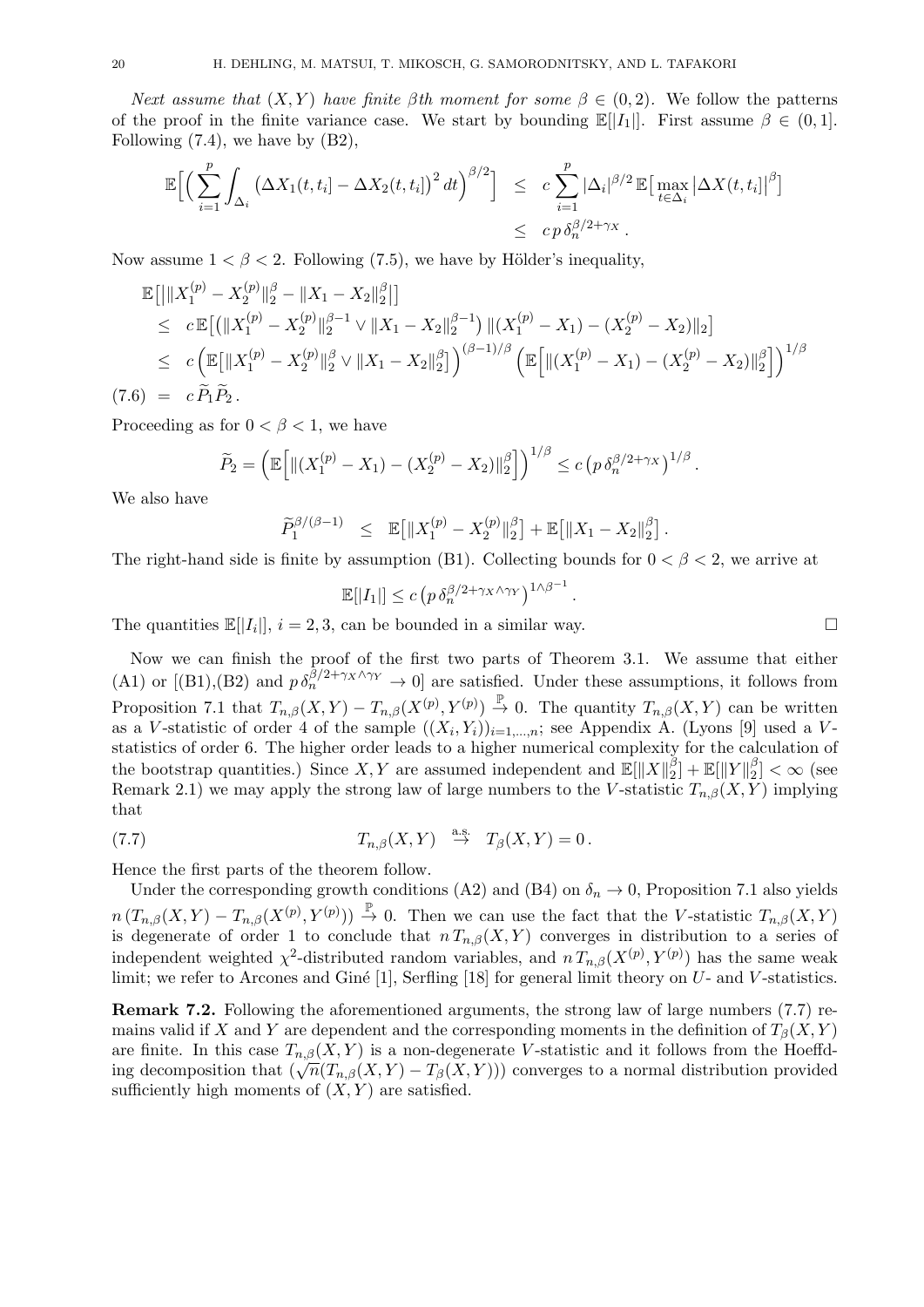Our next goal is to prove the last two parts of Theorem 3.1. They will follow if we can show consistency of  $T_{n,\beta}(X^{(p)}, X^{(p)})$  and  $T_{n,\beta}(Y^{(p)}, Y^{(p)})$ . This is the content of the following lemma.

# **Lemma 7.3.** *Assume the following conditions:*

- 1. *X is defined on* [0*,* 1] *and has Riemann square-integrable sample paths.*
- 2. *If X has a finite first moment X is centered.*
- 3.  $\delta_n \to 0$  *as*  $n \to \infty$ .
- 4.  $\beta \in (0, 2)$ .

*Moreover, consider the following conditions:*

(1) *X* has finite second moment and there exist  $\gamma_X > 0$  and  $c > 0$  such that

(7.8) 
$$
\operatorname{var}(X(s,t]) \le c |t-s|^{\gamma_X}, \qquad s < t.
$$

*If*  $\beta \in (1, 2)$  *we also assume* 

(7.9) 
$$
\max_{0 \le t \le 1} \mathbb{E}[|X(t)|^{2(2\beta - 1)}] < \infty.
$$

(2) *For some*  $\beta \in (0,1)$ ,

(7.10) 
$$
\mathbb{E}\big[\max_{0\leq t\leq 1}|X(t)|^{2\beta}\big]<\infty,
$$

*and there exist*  $\gamma'_{\mathcal{X}} > 0$  *and*  $c > 0$  *such that* 

(7.11) 
$$
\max_{i=1,\dots,p} \mathbb{E}\big[\max_{t\in\Delta_i} |\Delta X(t,t_i]|^{2\beta}\big] \leq c \,\delta_n^{\gamma'_X}.
$$

*If either* (1) *or* (2) *hold then*

$$
T_{n,\beta}(X^{(p)}, X^{(p)}) - T_{n,\beta}(X, X) \stackrel{\mathbb{P}}{\to} 0.
$$

*Moreover, we also have*

(7.12) 
$$
T_{n,\beta}(X^{(p)}, X^{(p)}) \stackrel{\mathbb{P}}{\rightarrow} T_{\beta}(X,X),
$$

*where*

$$
T_{\beta}(X,X)=\mathbb{E}\big[\|X_1-X_2\|_2^{2\beta}\big]+\big(\mathbb{E}\big[\|X_1-X_2\|_2^{\beta}\big]\big)^2-2\,\mathbb{E}\big[\|X_1-X_2\|_2^{\beta}\,\|X_1-X_3\|_2^{\beta}\big].
$$

Note that since (7.8) and (7.9) are respectively implied by conditions (A1) and (A2), while (7.10) and  $(7.11)$  are implied by the condition  $(B3)$ , the conditions of Lemma 7.3 are included in  $(3)$ ,  $(4)$ of Theorem 3.1.

*Proof.* We assume condition (1). We use the decomposition (7.1) and follow the lines of the proof of Proposition 7.1. In this case,

$$
I_{1} = \frac{1}{n^{2}} \sum_{k,l=1}^{n} (||X_{k}^{(p)} - X_{l}^{(p)}||_{2}^{2\beta} - ||X_{k} - X_{l}||_{2}^{2\beta}),
$$
  
\n(7.13) 
$$
I_{2} = \left(\frac{1}{n^{2}} \sum_{k,l=1}^{n} ||X_{k}^{(p)} - X_{l}^{(p)}||_{2}^{\beta}\right)^{2} - \left(\frac{1}{n^{2}} \sum_{k,l=1}^{n} ||X_{k} - X_{l}||_{2}^{\beta}\right)^{2},
$$
  
\n
$$
I_{3} = \frac{1}{n^{3}} \sum_{k,l,m=1}^{n} (||X_{k}^{(p)} - X_{l}^{(p)}||_{2}^{\beta} ||X_{k}^{(p)} - X_{m}^{(p)}||_{2}^{\beta} - ||X_{k} - X_{l}||_{2}^{\beta} ||X_{k} - X_{m}||_{2}^{\beta}).
$$

We start by considering  $I_1$ . First assume that  $\beta \leq 1$ . Observe that

$$
\mathbb{E}[|I_1|] \leq \mathbb{E}\big[\|(X_1^{(p)} - X_1) - (X_2^{(p)} - X_2)\|_2^{\beta}\left(\|X_1^{(p)} - X_2^{(p)}\|_2^{\beta} + \|X_1 - X_2\|_2^{\beta}\right)\big] \leq \left(\mathbb{E}\big[\|(X_1^{(p)} - X_1) - (X_2^{(p)} - X_2)\|_2^{2\beta}\big]\right)^{1/2} \left(\left(\mathbb{E}\big[\|X_1^{(p)} - X_2^{(p)}\|_2^{2\beta}\big]^{1/2} + \left(\mathbb{E}\|X_1 - X_2\|_2^{2\beta}\right]\right)^{1/2}\right).
$$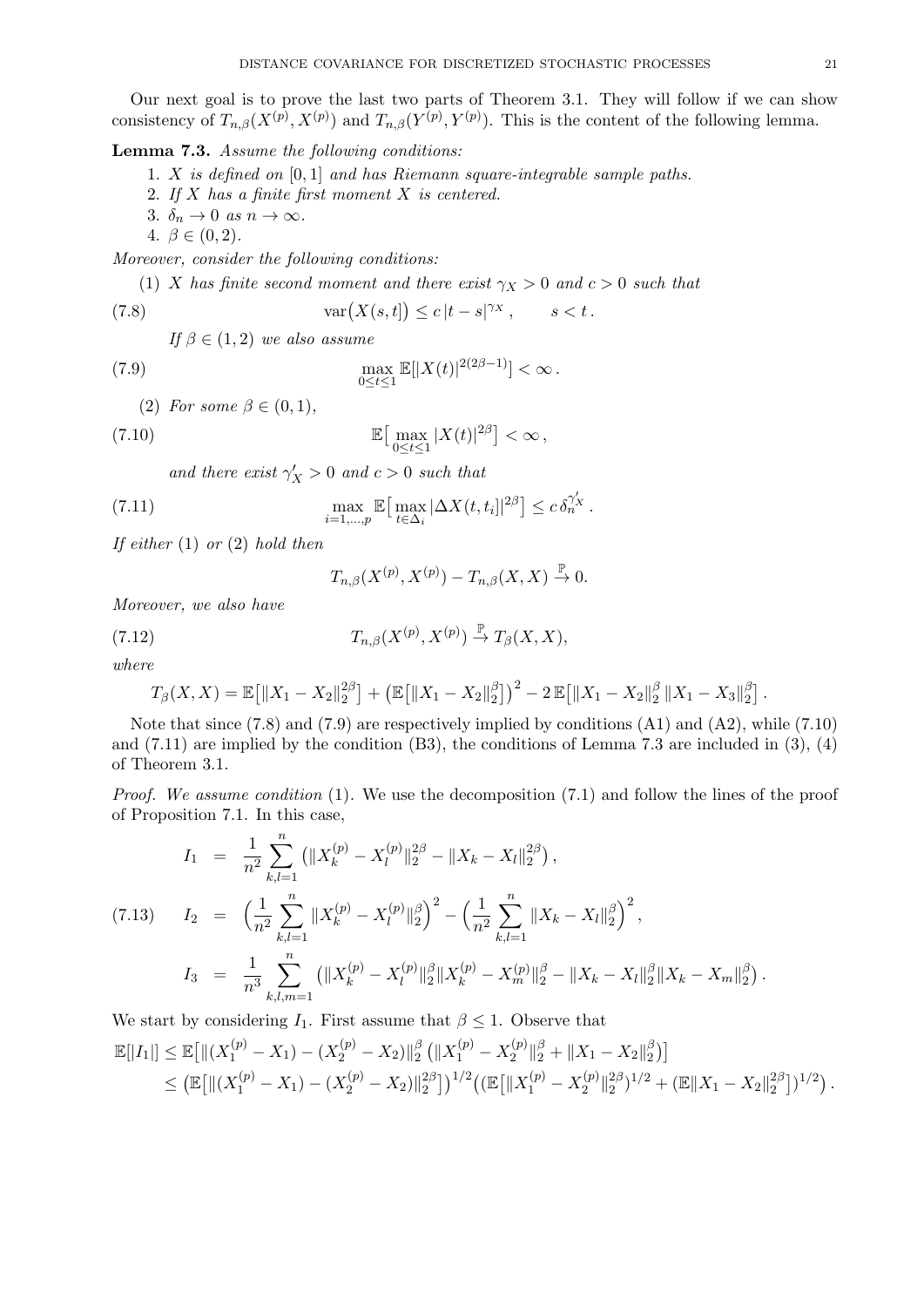Similarly as in (7.4) the first expectation is bounded by  $c \delta_n^{\beta\gamma}$ , while the remaining two expectations are bounded, so that as in the proof of Proposition 7.1, we have that

$$
\mathbb{E}[|I_1|] \leq c \, \delta_n^{\beta \gamma_X/2} \, .
$$

If  $1 < \beta < 2$  we may proceed as for  $\mathbb{E}[I_{11}]$  in the proof of Proposition 7.1 in the case  $1 < \beta < 2$ :

$$
\mathbb{E}[|I_{1}|] \leq \mathbb{E}[||X_{1}^{(p)} - X_{2}^{(p)}||_{2}^{2\beta} - ||X_{1} - X_{2}||_{2}^{2\beta}||] \n\leq c \mathbb{E}[||X_{1}^{(p)} - X_{2}^{(p)}||_{2}^{2\beta - 1} \vee ||X_{1} - X_{2}||_{2}^{2\beta - 1} ||X_{1}^{(p)} - X_{2}^{(p)}||_{2} - ||X_{1} - X_{2}||_{2}||] \n\leq c \Big( \mathbb{E}[||X_{1}^{(p)} - X_{2}^{(p)}||_{2}^{2(2\beta - 1)} \vee ||X_{1} - X_{2}||_{2}^{2(2\beta - 1)}] \Big)^{1/2} \n\times \Big( \mathbb{E}[||(X_{1}^{(p)} - X_{1}) - (X_{2}^{(p)} - X_{2})||_{2}^{2}]\Big)^{1/2} \n= c P_{1} P_{2} .
$$

We have  $P_2 \leq c \, \delta_n^{\gamma_X/2}$  and

$$
P_1^2 \le \mathbb{E}\big[\|X_1^{(p)} - X_2^{(p)}\|_2^{2(2\beta - 1)}\big] + \mathbb{E}\big[\|X_1 - X_2\|_2^{2(2\beta - 1)}\big] = P_{11} + P_{12}.
$$

We deal only with *P*<sub>12</sub>; *P*<sub>11</sub> can be bounded in a similar way. For  $1 < 2\beta \le 2$ , the function  $f(x) = |x|^{2\beta - 1}$  is concave. Therefore

$$
P_{12} = \mathbb{E}\Big[\Big(\int_0^1 (X_1(t) - X_2(t))^2 dt\Big)^{2\beta - 1}\Big] \le \left(\mathbb{E}\Big[\int_0^1 (X_1(t) - X_2(t))^2 dt\Big]\right)^{2\beta - 1} < \infty.
$$

In the last step we used (7.8).

If  $2 < 2\beta < 4$  we have by Lyapunov's inequality and  $(7.9)$ ,

$$
P_{12} = \mathbb{E}\Big[\Big(\int_0^1 (X_1(t) - X_2(t))^2 dt\Big)^{2\beta - 1}\Big] \leq \mathbb{E}\Big[\int_0^1 |X_1(t) - X_2(t)|^{2(2\beta - 1)} dt\Big] < \infty.
$$

Thus we proved that

 $(7.15)$ 

$$
\mathbb{E}[|I_1|] \leq c \, \delta_n^{\gamma_X(\beta \wedge 1)/2} \, .
$$

We can deal with  $I_2$  in the same way by observing that

$$
I_2 = \frac{1}{n^2} \sum_{k,l=1}^n \left( \|X_k^{(p)} - X_l^{(p)}\|_2^{\beta} - \|X_k - X_l\|_2^{\beta} \right) \frac{1}{n^2} \sum_{k,l=1}^n \left( \|X_k^{(p)} - X_l^{(p)}\|_2^{\beta} + \|X_k - X_l\|_2^{\beta} \right)
$$
  
(7.14) =  $\tilde{P}_1 \tilde{P}_2$ .

The expected value of  $\widetilde{P}_2$  is bounded and hence  $\widetilde{P}_2$  is stochastically bounded while similar calculations as for  $I_1$  show that  $\mathbb{E}[|\tilde{P}_1|] \to 0$ . Hence  $I_2 \stackrel{\mathbb{P}}{\to} 0$ . We have

$$
I_3 = \frac{1}{n^3} \sum_{k,l,m=1}^n (||X_k^{(p)} - X_l^{(p)}||_2^{\beta} - ||X_k - X_l||_2^{\beta}) ||X_k^{(p)} - X_m^{(p)}||_2^{\beta}
$$
  
+ 
$$
\frac{1}{n^3} \sum_{k,l,m=1}^n ||X_k - X_l||_2^{\beta} (||X_k^{(p)} - X_m^{(p)}||_2^{\beta} - ||X_k - X_m||_2^{\beta})
$$
  
= 
$$
I_{31} + I_{32}.
$$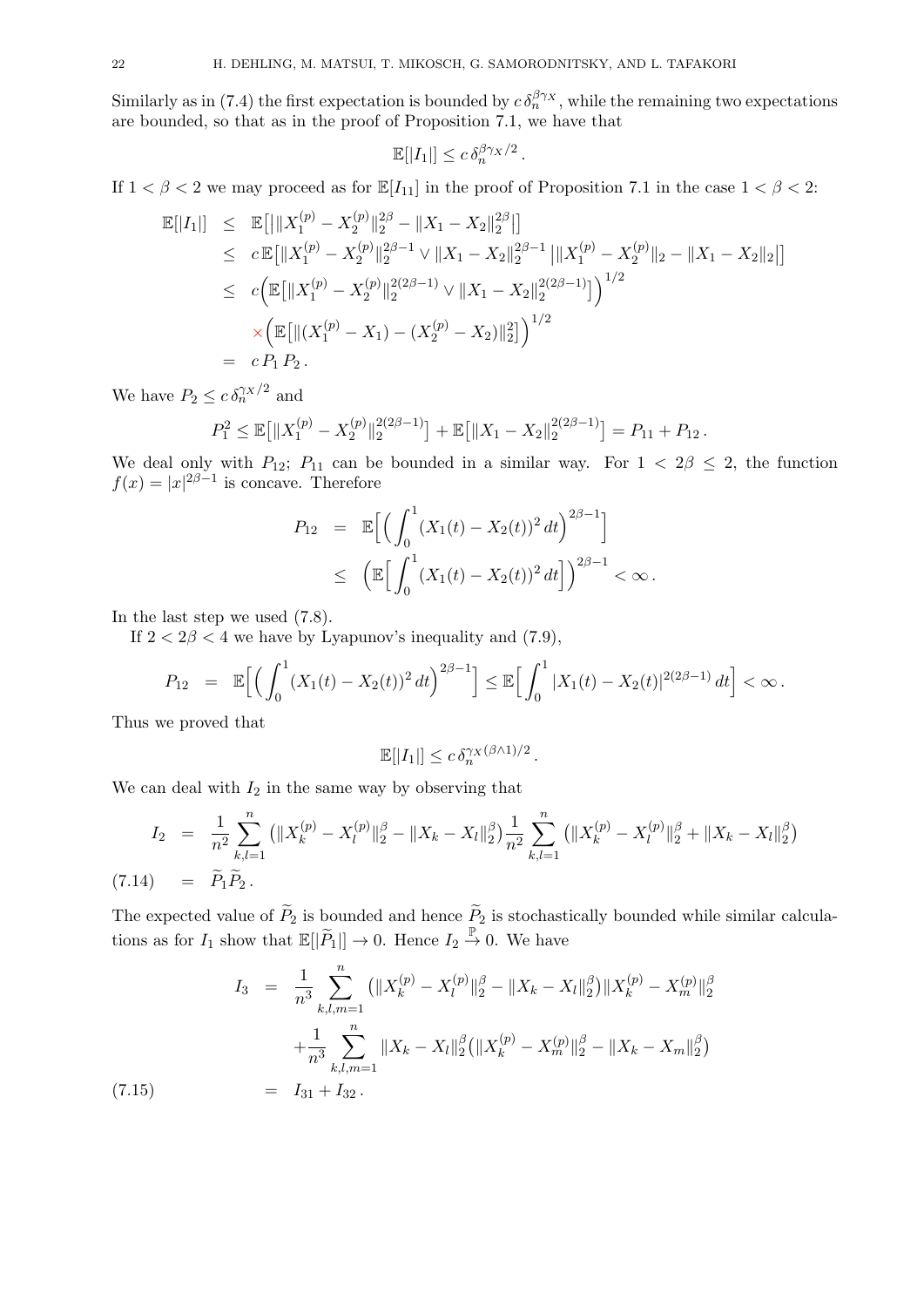We will deal only with  $I_{32}$ ; the other case is similar. Assume  $0 < \beta \leq 1$ . By the Cauchy-Schwarz inequality and using similar bounds as above,

$$
\mathbb{E}[|I_{32}|] \leq \left( \mathbb{E}[\|X_1 - X_2\|_2^{2\beta}] \right)^{1/2} \left( \mathbb{E}[\|X_1^{(p)} - X_3^{(p)}\|_2^{\beta} - \|X_1 - X_3\|_2^{\beta}]^2 \right)^{1/2}
$$
\n
$$
\leq \left( \mathbb{E}[\|X_1 - X_2\|_2^{2\beta}] \right)^{1/2} \left( \mathbb{E}[\|(X_1^{(p)} - X_1) - (X_3^{(p)} - X_3)\|_2^{2\beta}] \right)^{1/2} \to 0.
$$

Now assume  $1 < \beta < 2$ . Then

$$
\mathbb{E}[|I_{32}|] \leq c \mathbb{E}\Big[\|(X_1^{(p)} - X_1) - (X_3^{(p)} - X_3)\|_2 \left(\|X_1^{(p)} - X_3^{(p)}\|_2^{\beta - 1} \vee \|X_1 - X_3\|_2^{\beta - 1}\right) \|X_1 - X_2\|_2^{\beta}\Big] \n\leq c \Big(\mathbb{E}\big[\|(X_1^{(p)} - X_1) - (X_3^{(p)} - X_3)\|_2^2\big]\Big)^{1/2} \n\times \Big(\mathbb{E}\big[\big(\|X_1^{(p)} - X_3^{(p)}\|_2^{2(\beta - 1)} \vee \|X_1 - X_3\|_2^{2(\beta - 1)}\big) \|X_1 - X_2\|_2^{2\beta}\big]\Big)^{1/2} \n\leq c \Big(\mathbb{E}\big[\|(X_1^{(p)} - X_1) - (X_3^{(p)} - X_3)\|_2^2\big]\Big)^{1/2} \n\times \Big\{\Big(\mathbb{E}\big[\|X_1^{(p)} - X_3^{(p)}\|_2^{2(\beta - 1)} \|X_1 - X_2\|_2^{2\beta}\big]\Big)^{1/2} \n+ \Big(\mathbb{E}\big[\|X_1 - X_3\|_2^{2(\beta - 1)} \|X_1 - X_2\|_2^{2\beta}\big]\Big)^{1/2}\Big\}.
$$

The first factor is  $P_2$  from above which is bounded by  $c\delta_n^{\gamma x/2}$ . For the second term, we only consider  $\mathbb{E}[\|X_1^{(p)} - X_3^{(p)}\]$  $\frac{d^{(p)}}{3}$ || $\frac{2(\beta-1)}{2}$ || $X_1 - X_2$ || $\frac{2\beta}{2}$  $\binom{2\beta}{2}$  by a symmetry argument. An application of Hölder's inequality to this quantity yields the bounds

$$
\left(\mathbb{E}\big[\|X_1^{(p)}-X_3^{(p)}\|_2^{2(2\beta-1)}\big]\right)^{\frac{\beta-1}{2\beta-1}}\left(\mathbb{E}\big[\|X_1-X_2\|_2^{2(2\beta-1)}\big]\right)^{\frac{\beta}{2\beta-1}}=P_{11}^{\frac{\beta-1}{2\beta-1}}P_{12}^{\frac{\beta}{2\beta-1}},
$$

where  $P_{11}$ ,  $P_{12}$  are defined above and shown to be bounded. This concludes the proof under condition (1).

*We assume condition* (2). Now we prove the lemma under the condition that the moments of  $X(t)$ of the order  $2\beta \in (0, 2)$  are finite. We have for  $2\beta \leq 1$  by concavity and in view of condition (7.11),

$$
\mathbb{E}[|I_1|] \leq \mathbb{E}[||(X_1 - X_1^{(p)}) - (X_2 - X_2^{(p)})||_2^{2\beta}] \leq c \,\delta_n^{\beta} \sum_{i=1}^p \mathbb{E}[\max_{t \in \Delta_i} |\Delta X(t, t_i)|^{2\beta}] \leq c \, p \,\delta_n^{\gamma'_X}.
$$

(7.17)

The right-hand side goes to zero by assumption. For  $2\beta \in (1,2)$  we have by Hölder's inequality,

$$
\mathbb{E}[|I_{1}|] \leq \mathbb{E}[\|X_{1}^{(p)} - X_{2}^{(p)}\|_{2}^{2\beta} - \|X_{1} - X_{2}\|_{2}^{2\beta}]
$$
\n
$$
\leq c \mathbb{E}[(\|X_{1}^{(p)} - X_{2}^{(p)}\|_{2}^{2\beta - 1} \vee \|X_{1} - X_{2}\|_{2}^{2\beta - 1}) \|(X_{1}^{(p)} - X_{1}) - (X_{2}^{(p)} - X_{2})\|_{2}]
$$
\n
$$
\leq c \Big( \mathbb{E}[\|X_{1}^{(p)} - X_{2}^{(p)}\|_{2}^{2\beta} \vee \|X_{1} - X_{2}\|_{2}^{2\beta}] \Big)^{(2\beta - 1)/(2\beta)}
$$
\n
$$
\times \Big( \mathbb{E}[\|(X_{1}^{(p)} - X_{1}) - (X_{2}^{(p)} - X_{2})\|_{2}^{2\beta}] \Big)^{1/(2\beta)}
$$
\n
$$
= c \widehat{P}_{1} \widehat{P}_{2}.
$$

The quantity  $P_1$  is finite in view of (7.10) and  $P_2 \to 0$  by the argument of (7.17).

For  $I_2 = \widetilde{P}_1 \widetilde{P}_2$  we use (7.14). Since  $\mathbb{E}[\|X_1 - X_2\|_2^{\beta}]$  $\frac{\beta}{2}$  and  $\mathbb{E}[\|X_1^{(p)} - X_2^{(p)}\]$  $\frac{p(p)}{2}$   $\parallel} \frac{\beta}{2}$  $\binom{p}{2}$  are finite the expectation of  $P_2$  is bounded while

$$
\mathbb{E}[|\widetilde{P}_1|] \le 2 \mathbb{E}[\|X - X^{(p)}\|_2^{\beta}] \le 2 \left( \mathbb{E}[\|X - X^{(p)}\|_2^{2\beta}] \right)^{1/2}.
$$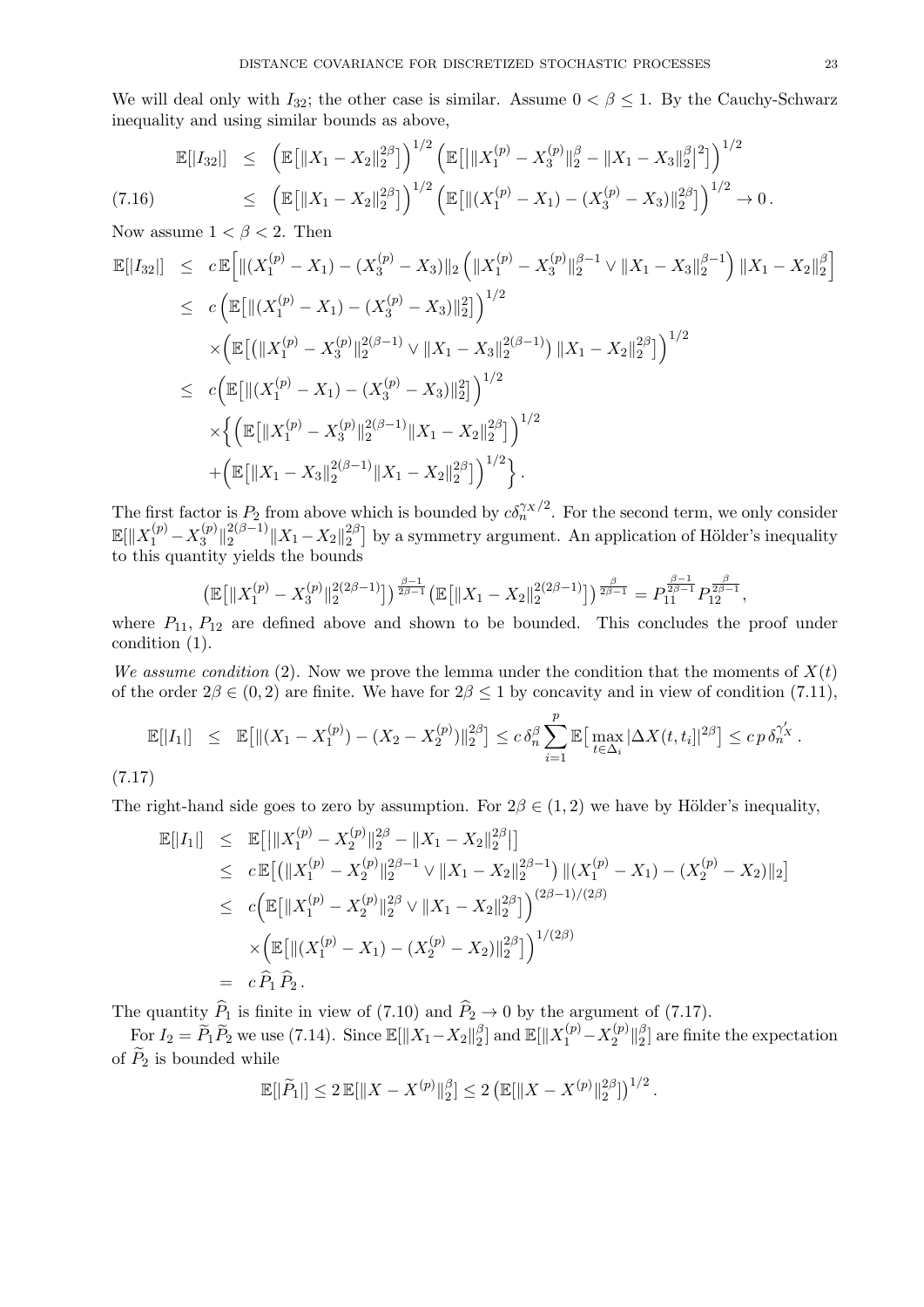The argument of (7.17) shows that the right-hand side converges to zero.

Finally, we use the decomposition  $I_3 = I_{31} + I_{32}$ . Inequality (7.16) and the bounds above show that  $\mathbb{E}[|I_{32}|] \to 0$ ; the case  $\mathbb{E}[|I_{31}|] \to 0$  follows in a similar way.

Collecting all bounds above, we proved  $T_{n,\beta}(X^{(p)}, X^{(p)}) - T_{n,\beta}(X, X) \stackrel{\mathbb{P}}{\to} 0$  both under the conditions of (1) and (2). Then relation (7.12) is immediate. Indeed, under the assumption  $\mathbb{E}[\|X\|_2^{2\beta}]$  $\binom{2p}{2}$  <  $\infty$  the strong law of large numbers for *U*- and *V*-statistics yields  $T_{n,\beta}(X,X) \stackrel{\text{a.s.}}{\rightarrow} T_{\beta}(X,X)$ . □

For the proof of the bootstrap consistency in Section 5 we need a.s. convergence of  $T_{n,1}(X^{(p)}, Y^{(p)}) =$  $T_n(X^{(p)}, Y^{(p)})$ . We give some sufficient conditions.

**Lemma 7.4.** *Assume the following conditions on the Riemann square-integrable process X on* [0*,* 1]*.*

- 1.  $\mathbb{E}[\|X\|_2^2] < \infty$  and  $\mathbb{E}[X(u)] = 0$  for  $u \in [0, 1]$ .
- 2. (A.1) *holds.*
- 3.  $E[|X(t) X(s)|^4] \le c|t s|^{\tilde{\gamma}_X}$  holds for some  $\tilde{\gamma}_X > 0$ .<br>4.  $\sum_{n=1}^{\infty} n^{-1}(\delta_n^{\gamma_X} + \delta_n^{\tilde{\gamma}_X}) < \infty$ .
- 

*Then*  $T_n(X^{(p)}, X^{(p)}) \stackrel{\text{a.s.}}{\rightarrow} T(X, X)$  *holds as*  $n \to \infty$ *.* 

*Proof.* From (7.1) recall the decomposition  $T_n(X^{(p)}, X^{(p)}) - T_n(X, X) = I_1 + I_2 - 2I_3$ ; see also (7.13). Since  $\mathbb{E}[\|X\|_2^2] < \infty$ , by the strong law of large numbers for *V*-statistics,  $T_n(X,X) \stackrel{\text{a.s.}}{\to} T(X,X)$ . Therefore it suffices to show that

$$
I_i \stackrel{\text{a.s.}}{\to} 0, \quad i = 1, 3,
$$
  
\n
$$
I'_2 := \frac{1}{n^2} \sum_{k,l=1}^n \|X_k^{(p)} - X_l^{(p)}\|_2 - \frac{1}{n^2} \sum_{k,l=1}^n \|X_k - X_l\|_2 \stackrel{\text{a.s.}}{\to} 0.
$$

We have

$$
\begin{array}{rcl} |I_2'| & \leq & \frac{1}{n} \sum_{k}^{n} \|X_k^{(p)} - X_k\|_2 \\ & = & \frac{1}{n} \sum_{k}^{n} \left( \|X_k^{(p)} - X_k\|_2 - \mathbb{E}[\|X^{(p)} - X\|_2] \right) + \mathbb{E}[\|X^{(p)} - X\|_2] \, . \end{array}
$$

By Jensen's inequality,

$$
\mathbb{E}[\|X^{(p)} - X\|_2] \leq \left(\int_0^1 \text{var}(X^{(p)}(u) - X(u)) du\right)^{1/2} \leq \delta_n^{\gamma_X/2} \to 0.
$$

Moreover,

$$
\text{var}\Big(\frac{1}{n}\sum_{k}^{n}\left(\|X_{k}^{(p)} - X_{k}\|_{2}\right)\Big) \leq n^{-1}\mathbb{E}[\|X^{(p)} - X\|_{2}^{2}] \leq n^{-1}\delta_{n}^{\gamma_{X}}.
$$

Using Markov's inequality and the Borel-Cantelli lemma, we conclude that  $I'_2 \stackrel{\text{a.s.}}{\rightarrow} 0$  if  $\sum_n n^{-1} \delta_n^{\gamma \chi}$ *∞*.

The proof of  $I_1 \stackrel{\text{a.s.}}{\rightarrow} 0$  is similar. We have by the Cauchy-Schwarz inequality,

$$
|I_{1}| \leq \left(\frac{1}{n^{2}} \sum_{k,l=1}^{n} \left(\|X_{k}^{(p)} - X_{l}^{(p)}\|_{2} - \|X_{k} - X_{l}\|_{2}\right)^{2}\right)^{1/2}
$$

$$
\times \left(\frac{1}{n^{2}} \sum_{k,l=1}^{n} \left(\|X_{k}^{(p)} - X_{l}^{(p)}\|_{2} + \|X_{k} - X_{l}\|_{2}\right)^{2}\right)^{1/2}
$$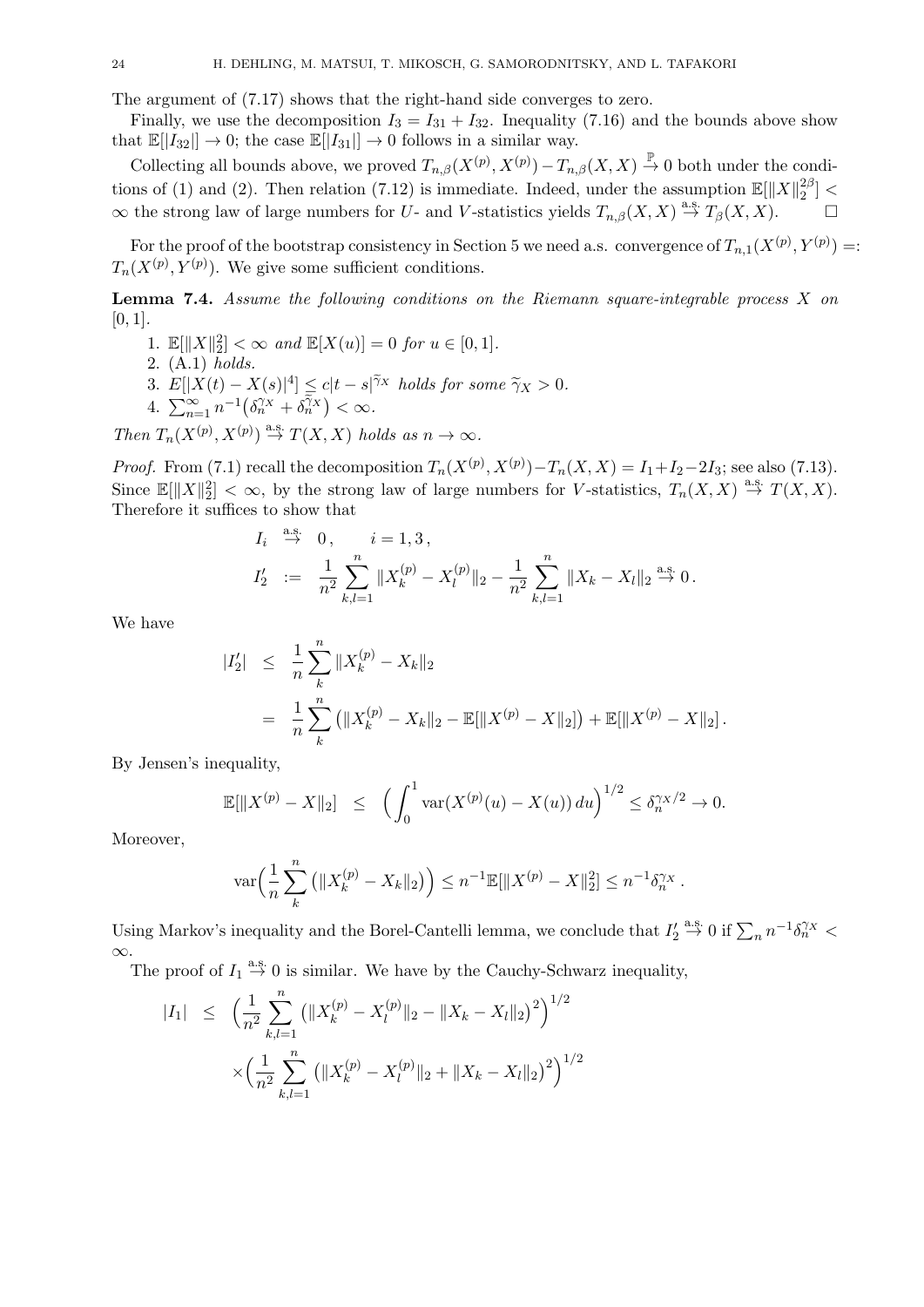$$
\leq c \frac{1}{n^2} \sum_{k,l=1}^n \left( \|X_k^{(p)} - X_k\|_2 + \|X_l - X_l^{(p)}\|_2 \right)^2
$$
  
+ 
$$
c \left( \frac{1}{n^2} \sum_{k,l=1}^n \left( \|X_k^{(p)} - X_k\|_2 + \|X_l - X_l^{(p)}\|_2 \right)^2 \right)^{1/2} \left( \frac{1}{n^2} \sum_{k,l=1}^n \|X_k - X_l\|_2^2 \right)^{1/2}.
$$

Therefore it remains to show that

$$
\frac{1}{n}\sum_{k=1}^{n} (||X_k^{(p)} - X_k||_2^2 - \mathbb{E}[||X^{(p)} - X||_2^2]) + \mathbb{E}[||X^{(p)} - X||_2^2] \stackrel{\text{a.s.}}{\to} 0.
$$

But we have  $\mathbb{E}[\|X^{(p)} - X\|_2^2] = O(\delta_n^{\gamma_X})$  and

$$
\operatorname{var}\Big(\frac{1}{n}\sum_{k=1}^n\left(\|X_k^{(p)} - X_k\|_2^2\right)\Big) \leq n^{-1}\mathbb{E}[\|X_k^{(p)} - X_k\|_2^4] \leq n^{-1}\int_0^1 \mathbb{E}[(X^{(p)}(u) - X(u))^4] du \leq n^{-1}\delta_n^{\tilde{\gamma}_X}.
$$

Since we assume  $\sum_n n^{-1} \delta_n^{\tilde{\gamma}_X} < \infty$  applications of Markov's inequality and the Borel-Cantelli lemma show that  $I_1 \stackrel{\text{a.s.}}{\rightarrow} 0$ .

Finally, we show  $I_3 \stackrel{\text{a.s.}}{\rightarrow} 0$ . We have

$$
I_3 = \frac{1}{n^3} \sum_{k,l,m=1}^n (||X_k^{(p)} - X_l^{(p)}||_2 - ||X_k - X_l||_2) (||X_k^{(p)} - X_m^{(p)}||_2 - ||X_k - X_m||_2)
$$
  
+ 
$$
\frac{2}{n^3} \sum_{k,l,m=1}^n (||X_k^{(p)} - X_l^{(p)}||_2 - ||X_k - X_l||_2) ||X_k - X_m||_2
$$
  
=  $I_{31} + I_{32}$ .

The Cauchy-Schwarz inequality yields

$$
|I_{31}| \leq \frac{1}{n^2} \sum_{k,l=1}^n (||X_k^{(p)} - X_l^{(p)}||_2 - ||X_k - X_l||_2)^2
$$
  
\n
$$
\leq c \frac{1}{n} \sum_{k=1}^n ||X_k^{(p)} - X_k||_2^2 \stackrel{\text{a.s.}}{\to} 0,
$$
  
\n
$$
|I_{32}| \leq c \Big( \frac{1}{n^2} \sum_{k,l=1}^n (||X_k^{(p)} - X_l^{(p)}||_2 - ||X_k - X_l||_2)^2 \Big)^{1/2} \Big( \frac{1}{n^2} \sum_{k,l=1}^n ||X_k - X_l||_2^2 \Big)^{1/2}
$$
  
\n
$$
\leq c \Big( \frac{1}{n} \sum_{k=1}^n (||X_k^{(p)} - X_k||_2^2)^{1/2} \Big( \frac{1}{n^2} \sum_{k,l=1}^n ||X_k - X_l||_2^2 \Big)^{1/2} \stackrel{\text{a.s.}}{\to} 0.
$$

This proves the lemma. □

# Appendix A. The sample distance covariance as a degenerate V-statistic

We assume that  $Z_i = (X_i, Y_i), i = 1, 2, \ldots$ , is an iid sequence with generic element  $(X, Y)$  whose components are Riemann square-integrable on [0, 1], and  $\mathbb{E}[\|X\|_2^{\beta} + \|Y\|_2^{\beta}]$  $\binom{p}{2} < \infty$  for some  $\beta \in (0, 2)$ . Lyons [9, 10] proved that  $T_{n,\beta}(X,Y)$  has representation as a *V*-statistic of order 6 with degenerate kernel of order 1. In what follows, we will indicate that it can be written as a *V* -statistic of order 4 with symmetric degenerate kernel of order 1. This fact is useful for improving upon the complexity of the numerical approximation of the sample distance correlation and its bootstrap version.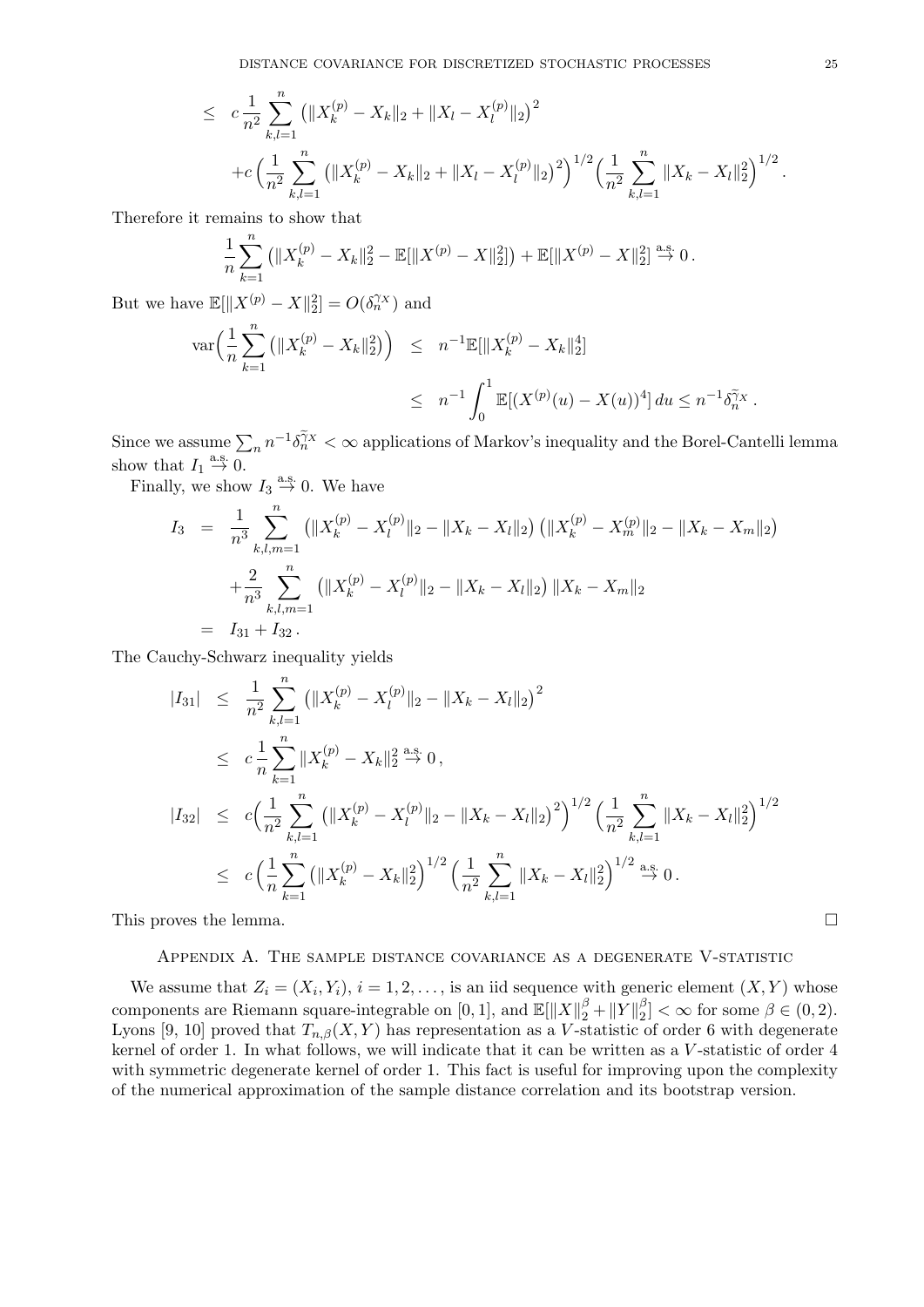We start with the kernel

$$
f((x_1, y_1), (x_2, y_2), (x_3, y_3), (x_4, y_4)) = f(z_1, z_2, z_3, z_4)
$$
  
=  $||x_1 - x_2||_2^{\beta} ||y_1 - y_2||_2^{\beta} + ||x_1 - x_2||_2^{\beta} ||y_3 - y_4||_2^{\beta}$   
-2 $||x_1 - x_2||_2^{\beta} ||y_1 - y_3||_2^{\beta}$ .

From this representation, it is obvious that

$$
T_{n,\beta}(X,Y) = \frac{1}{n^4} \sum_{1 \le i,j,k,l \le n} f(Z_i, Z_j, Z_k, Z_l).
$$

Then one can define the corresponding symmetric kernel via the usual symmetrization as

(A.1) 
$$
h(z_1, z_2, z_3, z_4) = \frac{1}{24} \sum_{(l_1, l_2, l_3, l_4) \text{ permutation of } (1, 2, 3, 4)} f(z_{l_1}, z_{l_2}, z_{l_3}, z_{l_4}).
$$

It is not difficult to see that the kernel *h* is at least 1-degenerate, by showing that, under the null hypothesis of independence of *X* and *Y* ,

$$
\mathbb{E}[f(z_1, Z_2, Z_3, Z_4)] + \mathbb{E}[f(Z_2, z_1, Z_3, Z_4)] + \mathbb{E}[f(Z_2, Z_3, z_1, Z_4)] + \mathbb{E}[f(Z_2, Z_3, Z_4, z_1)] = 0.
$$

Still under the null hypothesis of independence of *X* and *Y* ,

$$
\mathbb{E}[h(z_1, z_2, (X_3, Y_3), (X_4, Y_4))]
$$
\n
$$
= \frac{1}{6} (||x_1 - x_2||_2^{\beta} + \mathbb{E}||X_1 - X_2||_2^{\beta} - E||x_1 - X||_2^{\beta} - E||x_2 - X||_2^{\beta})
$$
\n
$$
\times (||y_1 - y_2||_2^{\beta} + \mathbb{E}||Y_1 - Y_2||_2^{\beta} - E||y_1 - Y||_2^{\beta} - E||y_2 - Y||_2^{\beta}),
$$

and the right-hand side is not constant. Hence, the kernel *h* is precisely 1-degenerate. In summary:

 $\bf{Lemma \ \ } A.1. \ \ } If \ \ X,Y \ \ are \ independent \ \ and \ \ \mathbb{E}[\|X\|_2^{\beta}+\|Y\|_2^{\beta}]$  $\binom{p}{2}$  <  $\infty$  *for some*  $\beta \in (0,2)$  *then Tn,β*(*X, Y* ) *has representation as a V -statistic with a symmetric kernel h of order 4 which is 1 degenerate. Moreover, the corresponding U-statistic*  $\widetilde{T}_{n,\beta}(X,Y)$ *, which is obtained from*  $T_{n,\beta}(X,Y)$ *by restricting the summation to indices* (*i*1*, i*2*, i*3*, i*4) *with mutually distinct components, satisfies the relation*

(A.2) 
$$
n(T_{n,\beta}(X,Y)-\widetilde{T}_{n,\beta}(X,Y)) \stackrel{\mathbb{P}}{\rightarrow} \mathbb{E}[\|X_1-X_2\|_2^{\beta}]\mathbb{E}[\|Y_1-Y_2\|_2^{\beta}], \qquad n \to \infty.
$$

Indeed, observe that  $\Delta_n = T_{n,\beta} - \widetilde{T}_{n,\beta}$  is based on summation of the kernel *h* over indices  $(i_1, i_2, i_3, i_4)$  for which at least two components coincide. If more than 2 indices coincide the number of these summands in  $\Delta_n$  is of the order  $O(n^2)$ . However, the normalization in  $n\Delta_n$  is of the order  $n^3$ . Therefore the sum of these terms is negligible as  $n \to \infty$ . Finally, the part of the sum corresponding to the case when exactly two indices coincide and the other indices are different, can be written as a *U*-statistic of order 3. By the law of large numbers, this *U*-statistic converges a.s. to  $\mathbb{E}[\|X_1 - X_2\|_2^{\beta}]$  $\frac{\beta}{2}$ ] $\mathbb{E}[\|Y_1 - Y_2\|_2^{\beta}$  $\binom{p}{2}$ .

**Remark A.2.** The additional moment assumption on  $h(Z_{i_1}, Z_{i_2}, Z_{i_3}, Z_{i_4}), 1 \leq i_1 \leq i_2 \leq i_3 \leq i_4 \leq i_5$ 4, required in Corollary 5.2 is satisfied for our kernel. Note that it suffices to consider the nonsymmetric kernel *f*, and to show that  $\mathbb{E}[(f(Z_{i_1}, Z_{i_2}, Z_{i_3}, Z_{i_4}))^2] < \infty$ , for all indices  $1 \leq i_1, \ldots, i_4 \leq j_4$ 4. For our specific kernel, this condition reads

$$
\mathbb{E}\left[\left(\|X_{i_1}-X_{i_2}\|^{\beta}\left[\|Y_{i_1}-Y_{i_2}\|^{\beta}+\|Y_{i_3}-Y_{i_4}\|^{\beta}-2\|Y_{i_1}-Y_{i_3}\|^{\beta}\right]\right)^2\right]<\infty,
$$

and this holds under the moment conditions made in this paper.